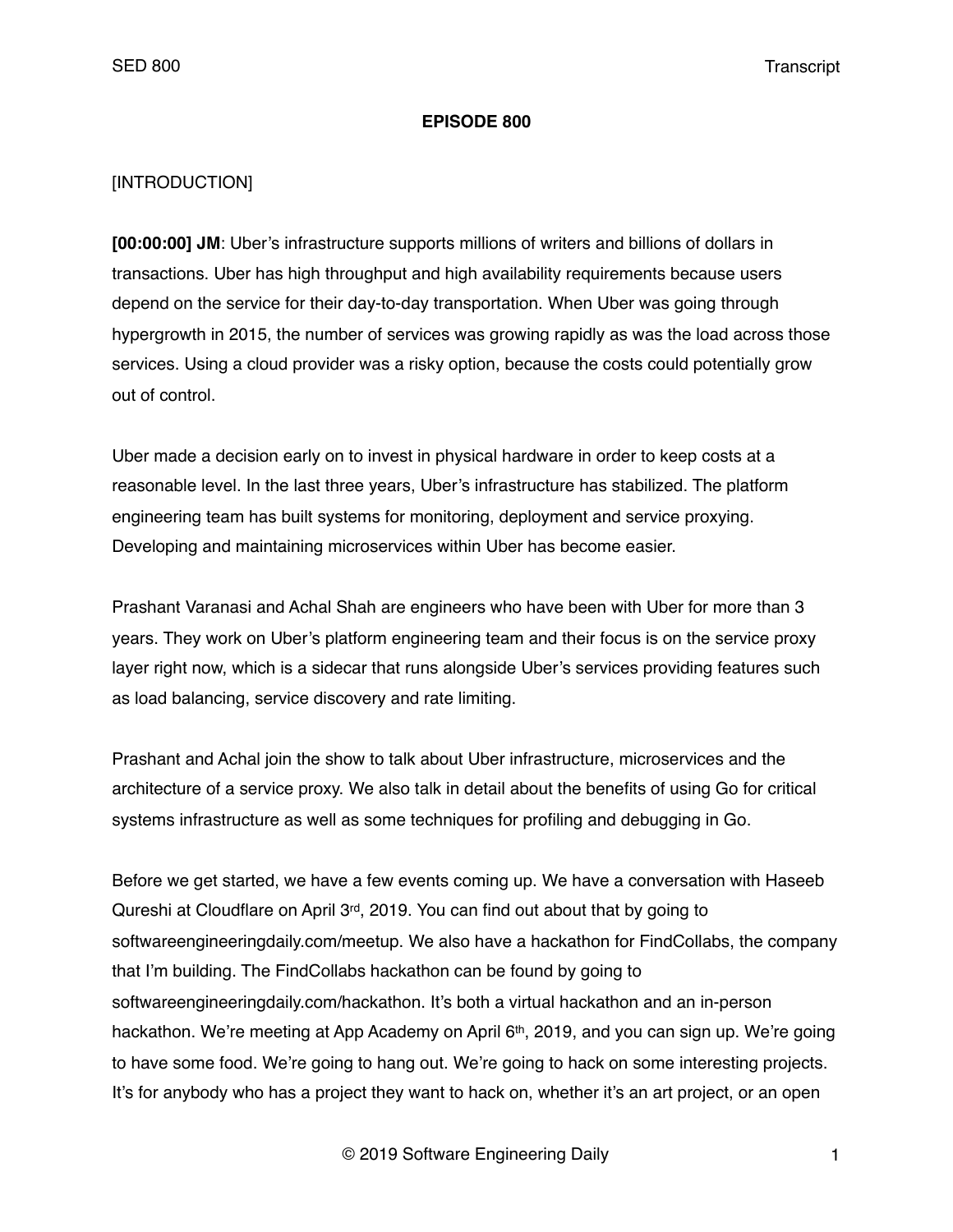source software project, or something relating to music. It is for technically-minded people, just like the listeners of Software Engineering Daily. You can find out more about FindCollabs by going to findcollabs.com or findcollabs.com/hackathon. The hackathon has a \$5,000 price purse. So you're not hacking for nothing.

With that, let's get on with today's episode.

#### [SPONSOR MESSAGE]

**[00:02:53] JM**: Today's show is sponsored by Datadog, a monitoring and analytics platform that integrates with more than 250 technologies, including AWS, Kubernetes and Lambda. Datadog unites metrics, traces and logs in one platform so that you can get full visibility into your infrastructure in your applications.

Check out new features like trace search and analytics for rapid insights into high-cardinality data, and Watchdog, an auto-detection engine that alerts you to perform its anomalies your applications. Datadog makes it easy for teams to monitor every layer of their stack in one place. But don't take our word for it. You can start a free trial today and Datadog will send you a t-shirt for free at softwareengineeringdaily.com/datadog. To get that t-shirt and your free Datadog trial, go to softwareengineeringdaily.com/datadog.

#### [INTERVIEW]

**[00:03:58] JM**: Prashant and Achal, guys, welcome to Software Engineering Daily.

**[00:04:02] PV**: Thank you for having us.

**[00:04:03] AS**: Yeah, we're glad to be here.

**[00:04:04] JM**: You're both engineers at Uber, and I'm looking forward to talking about several different infrastructure topics within Uber. Three years ago, we did a show with Matt Ranney, who is a senior engineer at Uber, and that show has always stuck out for me, because around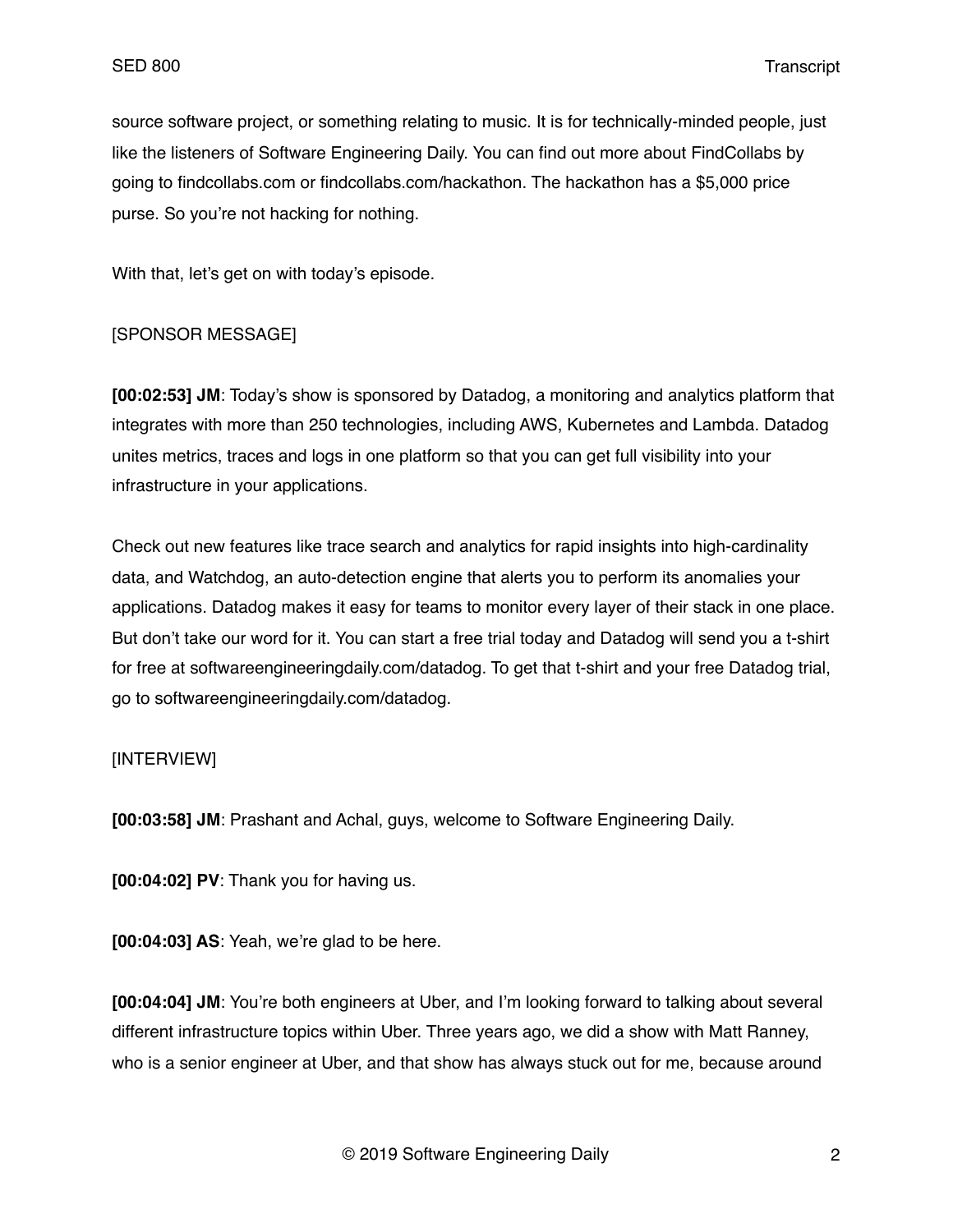that time, Uber was developing systems to deal with the rapid scalability and it was indeed rapid. Perhaps the most rapid scalability that any software engineering organization has faced.

So you've both been at Uber for three years. You are around in that time. How has the infrastructure changed since then?

**[00:04:43] AS**: Yeah. So things have definitely changed quite a bit since you did that interview with Matt. I think when Matt spoke to you, that was really at the peak of the crazy growth in computing needs at Uber. So we were really focused on the short-term. Every month, there would be a new system that needed to be rapidly fixed so that it could survive just the next 3 or 6 months of growth.

Since then, I think through a combination of rebuilding systems just with elbow grease and good engineering, and a little bit more growth in infrastructure hiring at Uber, we've managed to retrench a lot of those systems and things are much more stable now. That gives us the leeway to think one or three or five years ahead and really build systems with a longer time horizon.

**[00:05:37] JM**: One reflection I had from watching Uber around that time and talking to some engineers who work there was there was really a psychological exercise that I think needed to be done because if you're going through that level of hypergrowth, your inbox is overflowing. You're suffering from alert fatigue. It's very hard to think longer term, let alone even shorter term. It's just very stressful.

I saw a talk from Achal where he said going through hypergrowth early on, "Everything was on fire," which is consistent with what Matt Ranney was saying around that time. Do you have any reflections on how to psychologically adjust as an engineer in that kind of experience?

**[00:06:24] AS**: I think the best thing was having a team of people around that I trusted and that I was lucky enough to work with. Having that team really always helping each other set priorities and remember that some stuff was going to break every day or every week, and the important thing was keeping the business moving and focusing on the various breakages and the problems that we're going to bring the whole business down. So if we got paged on and off for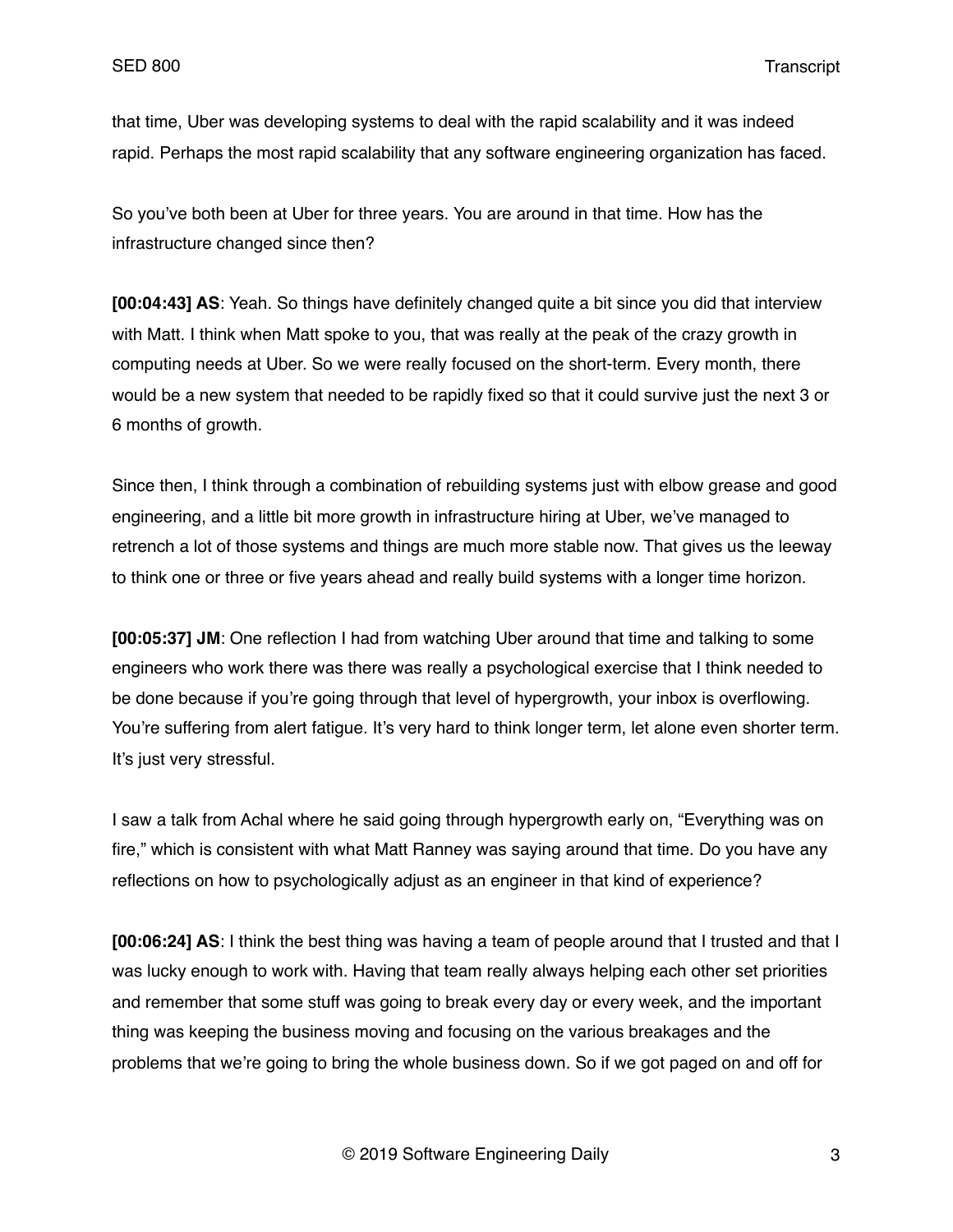side systems or things that were kind of optional, that was okay and that was just part of the cost of doing business.

**[00:07:06] PV**: Yeah, I agree with Achal. I think it's really a matter of prioritization and kind of accepting that you're not going to be able to fix everything about the current system and you need to focus on what really is important to keeping the business going, and then using the other cycles to come up with a solution for the longer term. So one example is when you're on call, you're really, really focused on solving the immediate needs. Anything that's affecting the business gets your full attention. But when you have a larger team, the other people on your team, they can help you fix some of the less important issues, but it's almost better for them to focus on the longer term solutions and make progress towards fixing these problems in a more systematic way rather than patching individual issues with the current architecture. So sometimes you do need to focus on the longer term architecture rather than the immediate needs as long as those immediate needs aren't affecting the business.

**[00:08:04] JM**: Okay. Anyway, getting to infrastructure, why was it so hard to scale? I mean, we have "auto-scaling infrastructure" from cloud providers. Why didn't that solve all your problems?

**[00:08:18] AS**: That's a really good question. Part of the answer is that Uber as a business was large enough and growing fast enough that how much money we spent on infrastructure actually mattered. So if you look at, for example, some auto-scaling cloud thing, like Google Cloud Functions of AWS Lambdas, per unit of compute, they're actually fairly expensive. Uber made a decision pretty early on to build the core of our platform on hardware that we owned in data centers or our colos that we rent for multiyear periods of time.

So that meant that we weren't able to use things like Lambda or Cloud Functions when they first came out. I would also say the core of the problem around when Prashant and I joined was not usually burstiness, and certainly not burstiness on a day over day level. The core of the problem was usually just baseline growth.

So you might go from needing a hundred servers to solve some problem today, to needing 200 six months later, and needing 500 a year later at a steady state. That's stressed a lot of our early designs. One early thing that started falling over all over the place was the database. It's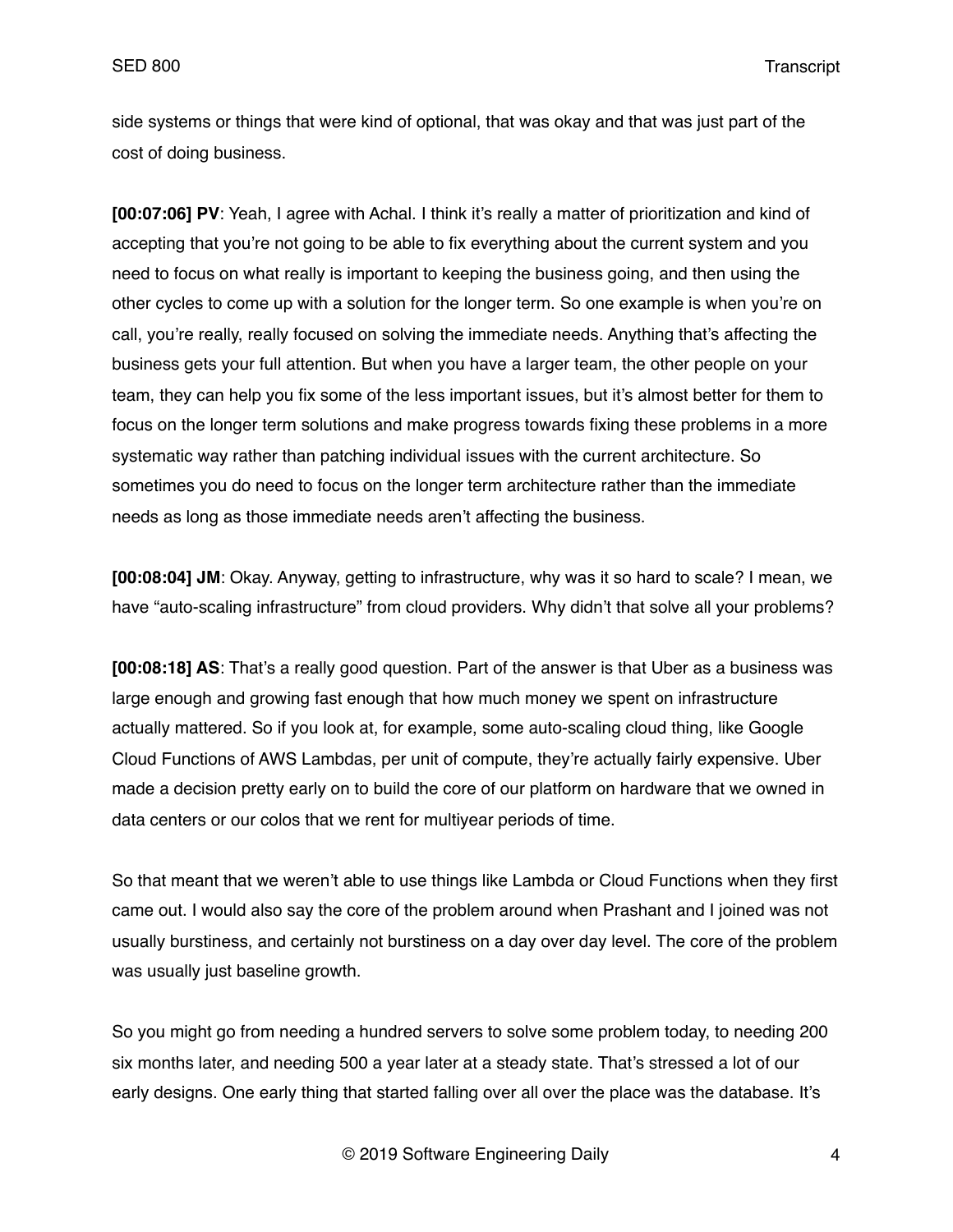very difficult to horizontally scale most databases. So even if you can add more compute power to the application logic, it got very difficult to scale the databases to the volume of data, the number of connections and the number of queries that we were trying to run against them.

**[00:10:06] JM**: Another element of the complexity that I didn't understand until saw Achal say it in a talk that he was giving, was that from the outside, Uber looks like it's one giant business, but it's actually several hundred small local businesses across the world. Different geographies have different versions of Uber, and thinking about the complexities of sharding the business as well as sharding the infrastructure really makes my head spin.

**[00:10:42] AS**: It is certainly complicated. I think, luckily, things are somewhat more rationalized than they were when I originally gave that talk. But it's still true that the general managers of Uber's business in different cities from a technical perspective have a lot of control over exactly what toggles and settings are enabled and configured for their city, especially for the business layer of Uber's software. That means that you can exercise very different code paths when handling traffic from different geographies.

Particularly for monitoring, that can be unpleasant, because you might find out that the code path that has a bug in it is only exercised in cities that are 12 hours different from where you live, and so all the bugs there are surfaced in the middle of the night for you. Luckily though from an infrastructure scaling perspective, our infrastructure is homogenous and is generally not concerned with that level of sharding.

**[00:11:51] JM**: Let's get to talking about the services within Uber. So another reminiscence from that discussion with Matt Ranney was the number of services that Uber has running, which is not unfathomable for a large company. Many large companies have lots and lots of services. What principles do you have around architecting services within Uber?

**[00:12:17] PV**: I think a lot of our microservice architecture has evolved from some of the problems we've ran into with the monolithic architecture. So the monolithic architecture coupled a lot of things, coupled deployments. So if you wanted to ship a new feature, you had to wait until the monolith was deployed. It coupled reliability, so if something low tier was crashing for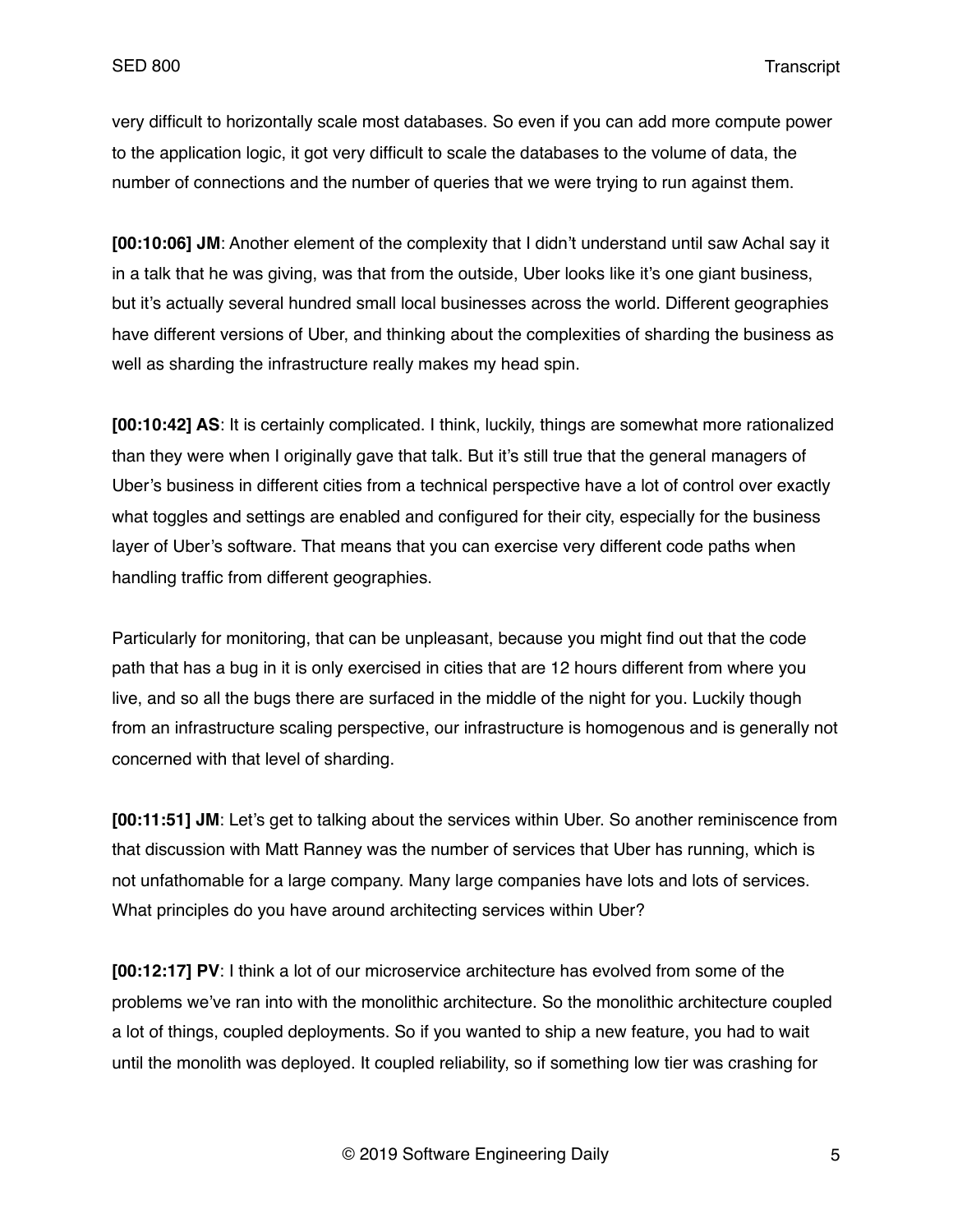some reason, you are bringing down the monolith, which was affecting the business and more business critical functionality.

So we've evolved from there, and that's where I think that's why we have a lot of these services, is we want to isolate them as much as possible. So that means that when something less critical to the business is down, it shouldn't affect the rest of the business. So part of it could just be, "Is this important enough that it can be coupled with some other important functionality? If not, let's avoid the risk. Move it into a separate microservice." With that, you also get the ability to deploy and move a little faster too.

So it allowed us to move faster in maybe the less critical microservices, whereas the critical microservices could be deployed a little bit more slowly instead of deploying over, say, a couple of hours if it's something really important. You might even spend a week doing that deploy. So that kind of ability to separate how you deploy, how you monitor, how quickly you need to react to an issue in that service. Things like that have helped us decide how to separate our microservices.

**[00:13:51] AS**: I think that's absolutely true on a technical level. I think another aspect of Uber's growth that was really important was that we were hiring an onboarding new engineers and new teams and even new offices around the world relatively quickly. So one other big benefit of microservices is that it lets Uber engineering as a whole organization set some pretty lose guidelines and let individual teams decide how they want to do release management and how they want to feature flags and code style and a bunch of other things that often end up being controversial when you have large groups of engineers. This let us optimize for having individual teams maximize their own feature velocity and their own development. We went into that knowing that that would come at the cost of uniformity across the whole stack.

**[00:14:51] JM**: How do services at Uber communicate with each other?

**[00:14:55] PV**: We've actually gone with a model that's similar to something like Envoy that you see now, but we actually had this model probably for 4, 5 years now at Uber, where rather than have microservices talk directly to the other microservices, they go through a load balancing proxy that's typically deployed on the host. So every service will make a request to say, "HTTP,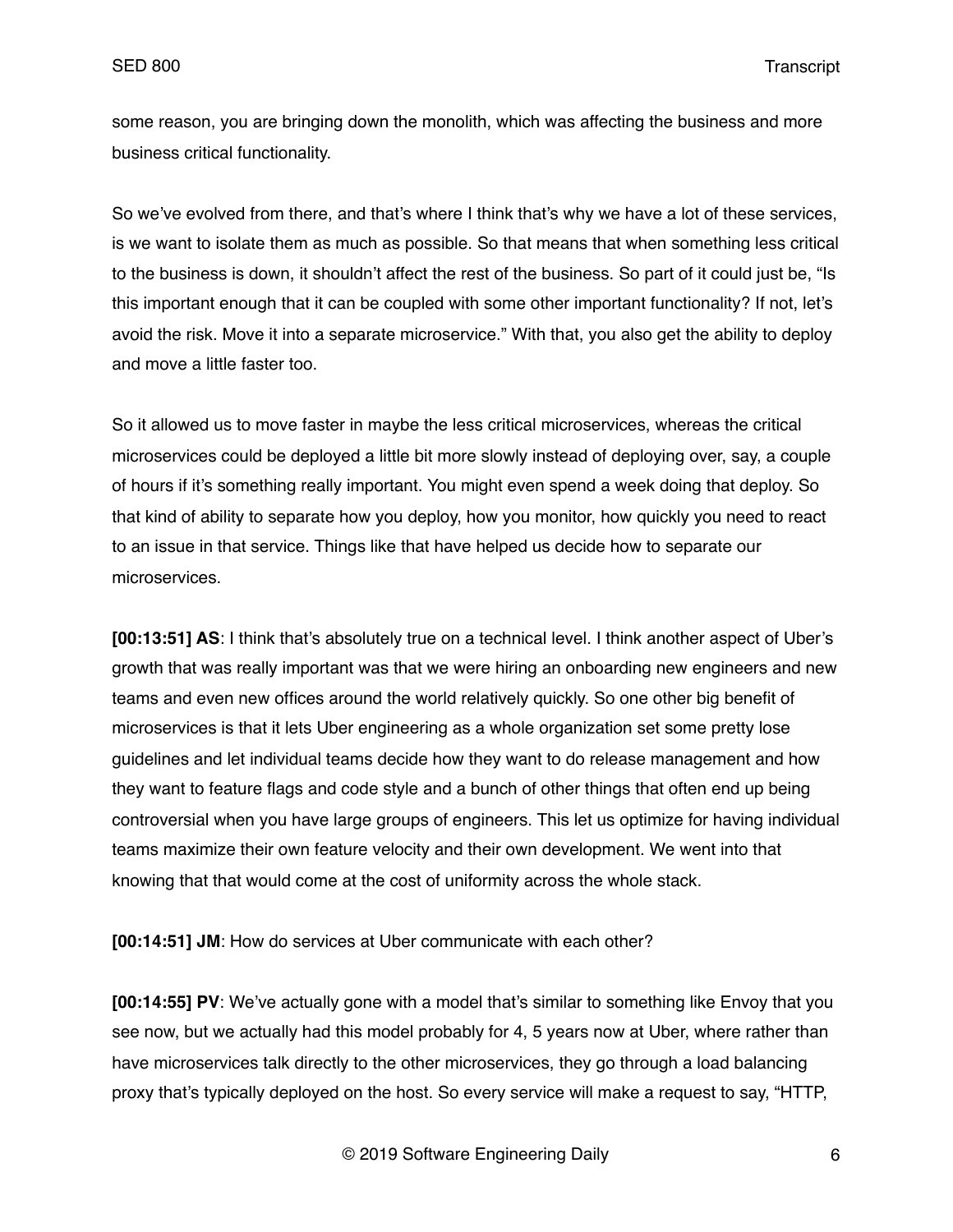local host, port 10,000," and port 10,000 would mean I want to talk to the user service. Then the load balancer would have all of the logic for service discovery, health checking and some sort of load balancing strategy. That would all happen out of process, and that actually let us evolve our microservice architecture for different languages and frameworks without having to build all of the logic of our service discovery and load balancing into every language.

**[00:15:51] AS**: Of course, in the year since we started that system, it's evolved significantly. At this point, I think it looks a little bit more like Envoy, or some service mesh-like things. So you no longer address services by port number. They're all addressed by name, and there's kind of a sophisticated service discovery system that's tied into deployment and you can delegate routing decisions to other processes and there's a bunch of complexity like that that's not used by most services, but does enable some fairly complicated use cases.

**[00:16:29] PV**: One of the advantages of doing this kind of routing out of processes similar to Envoy. We have a observability consistently across all of our services. So I think some of our most frequently used metrics actually come out of our routing stack, because it emits successes, latency numbers, all sorts of useful information consistently for a microservice communication.

We've found that the out of process load balancing model has really helped us give us a consistent view into what's happening, but at the same time giving us freedom to implement the microservices in the appropriate language for the functionality.

**[00:17:12] JM**: So what I understand about the service proxy model, at least from my conversations with different people who have used Envoy in this architecture, is you have your services that run often in containers, and then you've got a separate container that you schedule next to this main service container, and that separate container is what's called a sidecar container. The sidecar container is holding the service proxy, which will often be something like Envoy. The responsibilities of that service proxy include service discovery, routing between different services. It can give you a lot of analytics. It's basically things that you want attached to every service so that we don't have to fold that logic into the core service that's sitting in that core service container. How does that align with your architecture?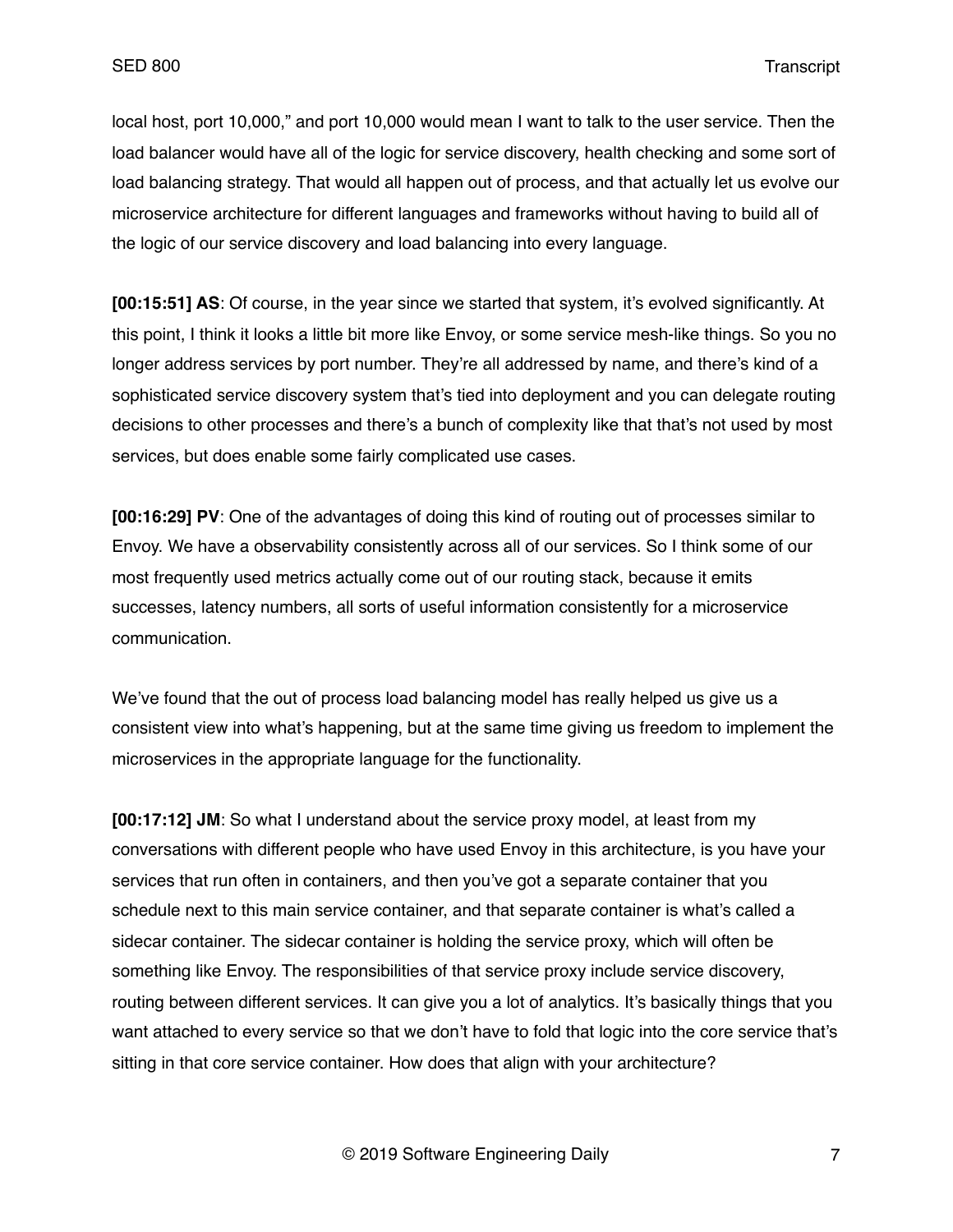**[00:18:10] PV**: It is very similar. So we've done the same thing where exactly as you said. We don't have to build all those functionalities into the core service, but it's happening outside a process. The one difference is, currently, we actually have a single deployment of the proxy on the host rather than having one per service container, and that's actually something we're looking to change overtime.

So initially, we built it that way for – Just because we thought we could get the same functionality of out of process load balancing analytics without having to pay the cost of an extra container for every single service container. So we're able to share the resources, which is connections to the service discovery platform were kind of coalesce for all of the services on the host. So in terms of resource usage, we think this was a bit more of an efficiency win, I guess. But overtime, we're actually moving more towards the side car model mostly for other reasons that we haven't actually discussed yet, which is things like security. It's great to be able to provide security in a consistent way similar to the load balancing without having to build that into the core service. But once you're doing security, you really need the identity of the service and you don't want to have to deal with multi-tenancy, especially from a security perspective. It just complicates the architecture and can also reduce some of the security benefits that you can get. So we're actually evolving our architecture to more of the proxy sidecar per container.

**[00:19:45] JM**: Interesting. So why wouldn't you able to just do security policy management with that model where you have the service proxy singularly sitting on the host?

**[00:19:58] PM**: Yeah, it's partially an integration issue as well, which is now if you have a service proxy that's global for the host, it now needs to be told which security policies to use for which service. Actually, one of the biggest problems we've had is you can't easily identify the service that's making a connection to you. Typically, we use TCP for connections between the service and the proxy. That gives you very little knowledge of who is the remote service that's talking to you. What security policies apply to that service? So what tokens can you add in? What authorization checks can you add? There's a bunch of questions around that that are harder with TCP.

**[00:20:41] AS**: I think part of the problem is that the point of doing this authentication in the proxy is so that you don't have to bake this kind of logic into the service. If every service needs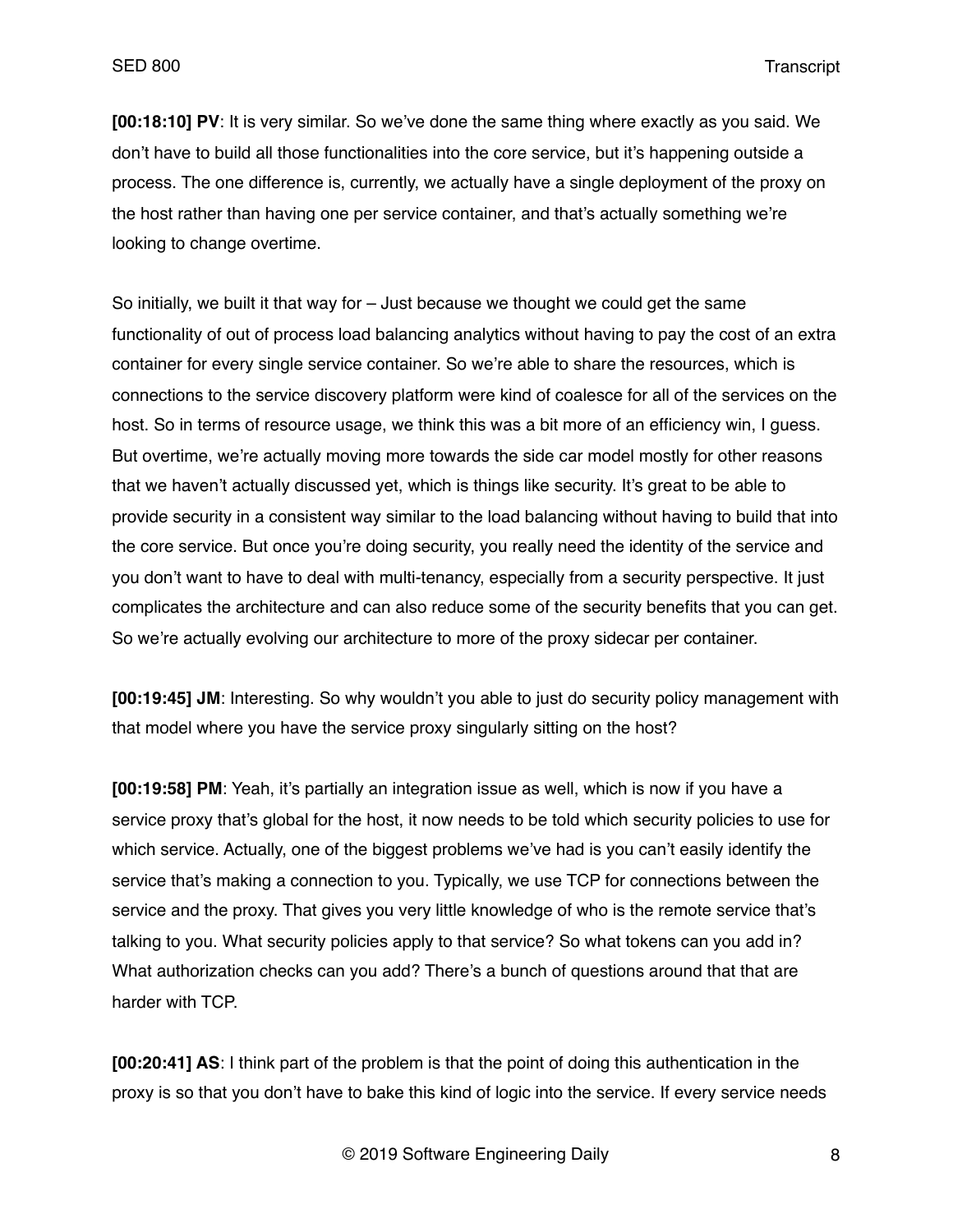to have some truly secure way of verifying identity and connecting to the proxy, you've solved most of the problem of having services connect directly to each other correctly.

In a sidecar model, I think one of the benefits that we're looking for is having the connection between the service process and the proxy be private to those two processes. So you don't have to do a complicated security handshake there, and you could have all the security logic live in the connections between the proxies.

# [SPONSOR MESSAGE]

**[00:21:35] JM**: Deploying to the cloud should be simple. You shouldn't feel locked in and your cloud provider should offer you customer support 24/7, because you might be up in the middle of the night trying to figure out why your application is having errors, and your cloud provider's support team should be there to help you.

Linode is a simple, efficient cloud provider with excellent customer support. Linode has been offering hosting for 16 years, and the roots of the company are in its name. Linode gives you Linux nodes at an affordable price with security, high-availability and customer service.

At linode.com/sedaily, you can get started with two gigabytes of RAM and 50 gigabytes of SSD for only \$10. There are also plans for cheaper and for more money. Linode makes it easy to deploy and scale your application with high uptime and simplicity. Features like backups and node balancers give you additional tooling when you need it.

Go to linode.com/sedaily to support Software Engineering Daily and get your application deployed to Linode. That's L-I-N-O-D-E.com/sedaily. Thank you, Linode, for being a sponsor of Software Engineering Daily.

# [INTERVIEW CONTINUED]

**[00:23:04] JM**: I think this is a good time to discuss what you guys actually work on. So the last few shows that I've done with Uber engineers have been around things that I would call platform engineering. So we did a show about M3, which is the logging service, or logging and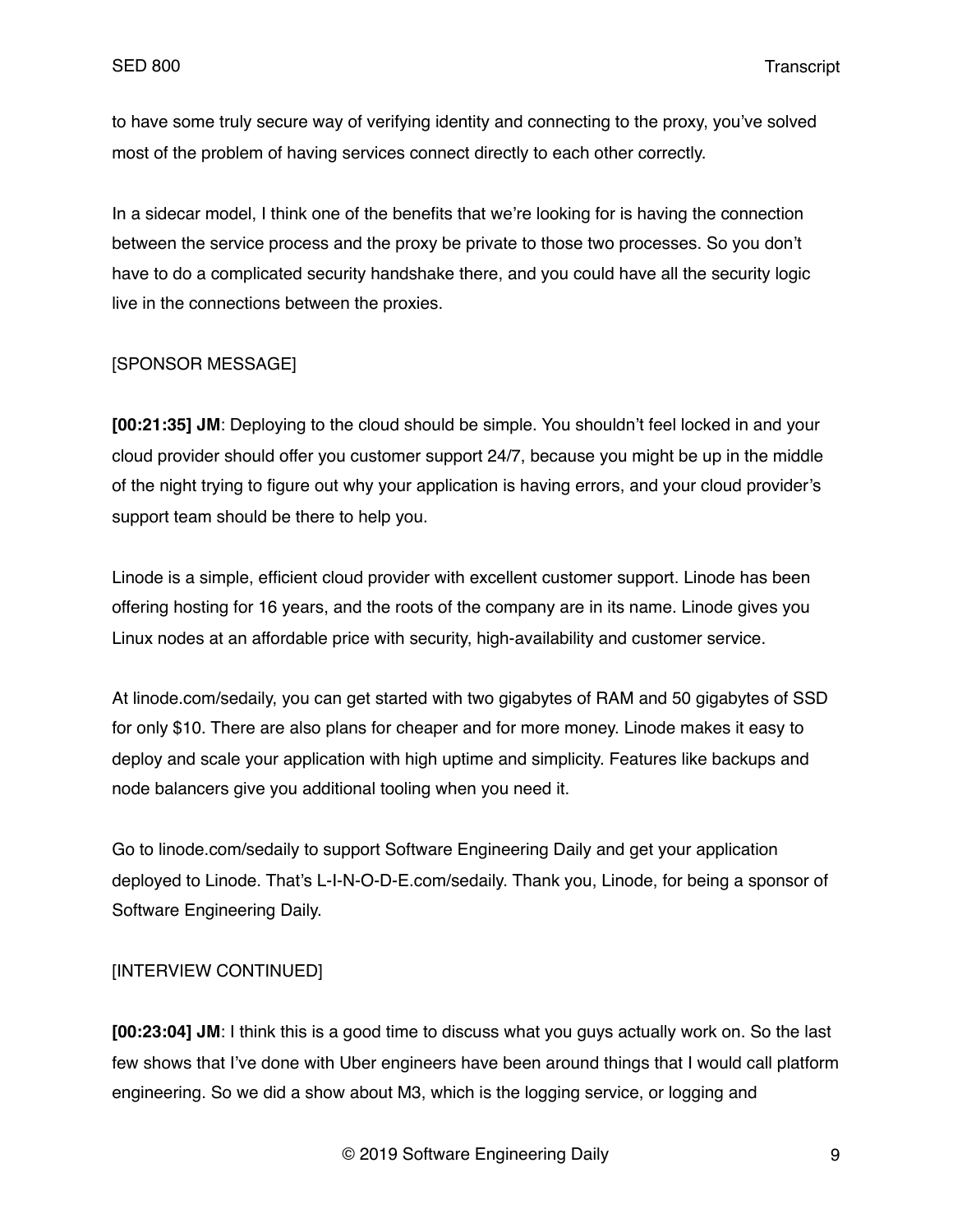monitoring service. This is something that's going to be on – Every service will adapt it. Then we did a show about Peloton, the scheduler that every service gets scheduled on to. What do you guys work on? Are you working on individual services or platform engineering type things?

**[00:23:41] PV**: So both Achal and I have been platform engineers for the past few years. So I actually worked very heavily on the service proxy that we were talking about earlier, and Achal was a big part of that proxy as well. Then we kind of worked on closely related areas, but I work more on basically the service discover load balancing, thinking about the sidecar service mesh solution, bringing some of the benefits of what's going on today with Istio and Envoy outside of Uber. Bringing that to Uber today.

So that's what I tend to focus on. The reason this kind of overlaps well with Achal is all of these infrastructure is written in Go. So when I first started Uber, Go was pretty immature. So I help build some of the core networking libraries in Go and then we started building this proxy in Go and then the service discovery platform is now in Go as well. So Achal and I have kind of worked on these Go infrastructure platforms.

**[00:24:47] AS**: Then I joined the networking team to work with Prashant and actually help build that proxy and then have since gone on to work on our Go platforms and core libraries team. So that team's job is to build the service frameworks, and many, but not all, of the core libraries that go into almost every Go service at Uber.

**[00:25:10] JM**: We'll definitely get into Go and Go performance, because I've seen some great talks from I think both of you that regard Go. But since we're on the subject of this service mesh, service proxy layer, it's a curious discussion, because this is an emerging technology and it's hard for me at least as an outsider to really evaluate the state of thing and I guess make predictions about things.

I guess in your research of the service mesh and service proxy area, what has come to mind as a vision for how this is going to unfold. Do you think that Istio is going to be this very rich ecosystem that sits kind of like separate from the Kubernetes ecosystem and Istio is the service mesh that everybody should place a bet on, or do you think it's like a multi-mesh world, where some people want Linkerd for some reasons and some people want Istio for some reasons.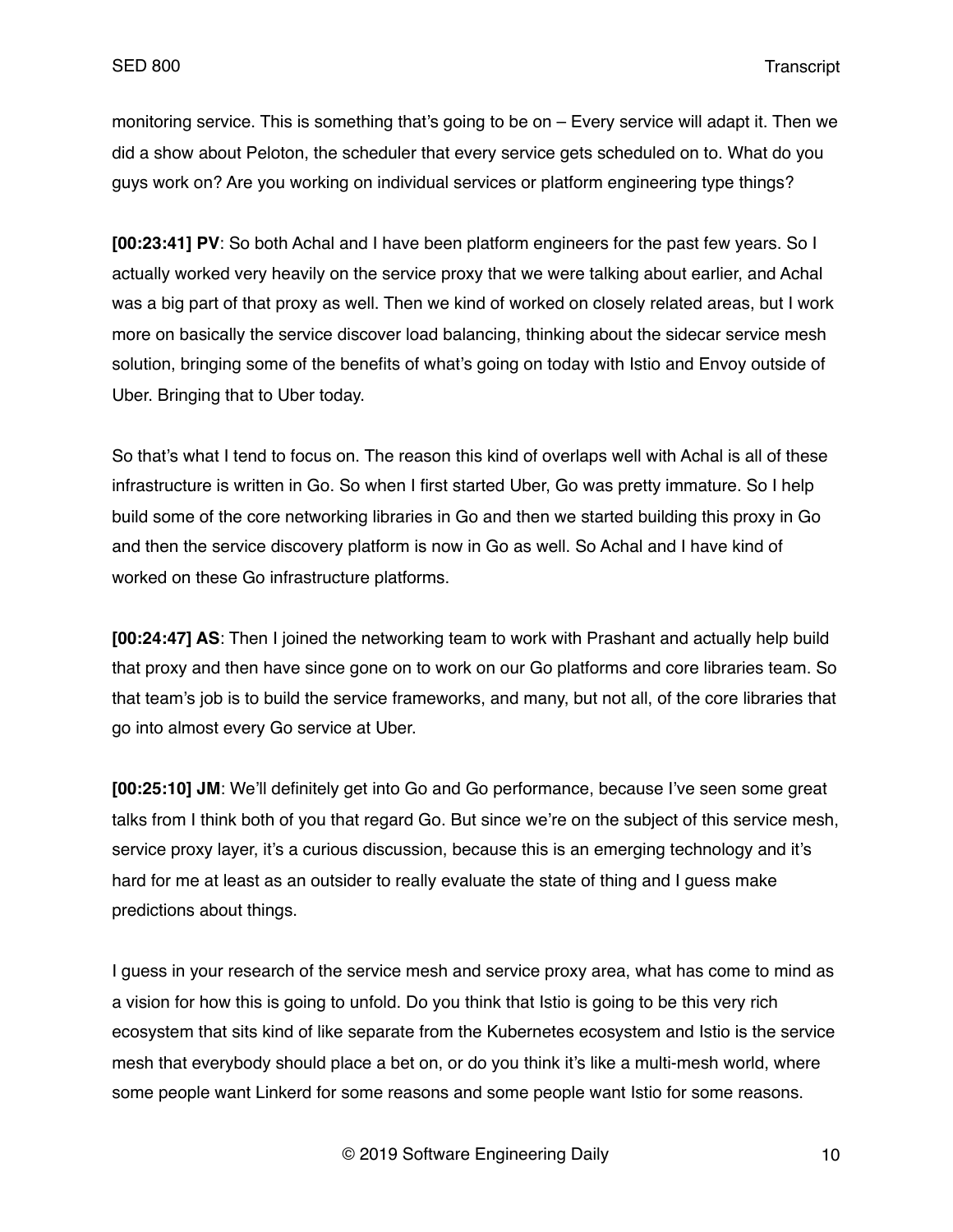What's the importance of what the different proxies are? Should everybody just be using Envoy? I know that's a big bag of questions, but maybe you could just give me your diagnosis of the service mesh situation.

**[00:26:26] AS**: I think my perspective on that is a little bit zoomed out. I think my sense is that Kubernetes and this source of container scheduling systems are definitely the direction that the industry is moving in. So every cloud platform has a strong motivation to have a bulletproof way of addressing other containers by business purpose. In our case, we typically call that a service name. So it'll be like the user service, and the trip service, and something like that. But every company has their own way of mapping business functionality to some string.

So some service mesh-like thing I think is a critical part of Google and Amazon and Microsoft having a viable cloud container platform. So there will continue to be work in innovation in that field. My view as mostly libraries and frameworks person for the last year or two is that the right thing to do at this point is to bind very, very loosely to those things.

So you don't want kind of notions that are very, very particular to Istio or to Linkerd sipping really far into your business logic. You want to try and keep those at the edges of your logic so you can change them as necessary.

**[00:27:50] PV**: Yeah. I think we've looked at Istio, Envoy, of course. Right now it is still a little bit too early to make a bet that it's all going to be Istio or it's all going to be Envoy, especially at a larger scale. So we've looked at the sidecar and service mesh model. We think it definitely solves a lot of problems especially when you're dealing with a very diverse microservice architecture. For us at Uber, that's important, because we have 3,000 services written in different languages and frameworks and it's important for us to be able to rollout features to all of these services without having to rewrite all of them and without having to write libraries in platform features in every one of these languages as well.

We see service mesh as a great way to solve some of those problems. But at the same time, there are still some concerns around – Performance is one example. If we keep adding proxies between services, how much CPU are we spending just on proxying versus the actual business logic? I think as this evolves, we'll have more data and a better idea of where it's going. But right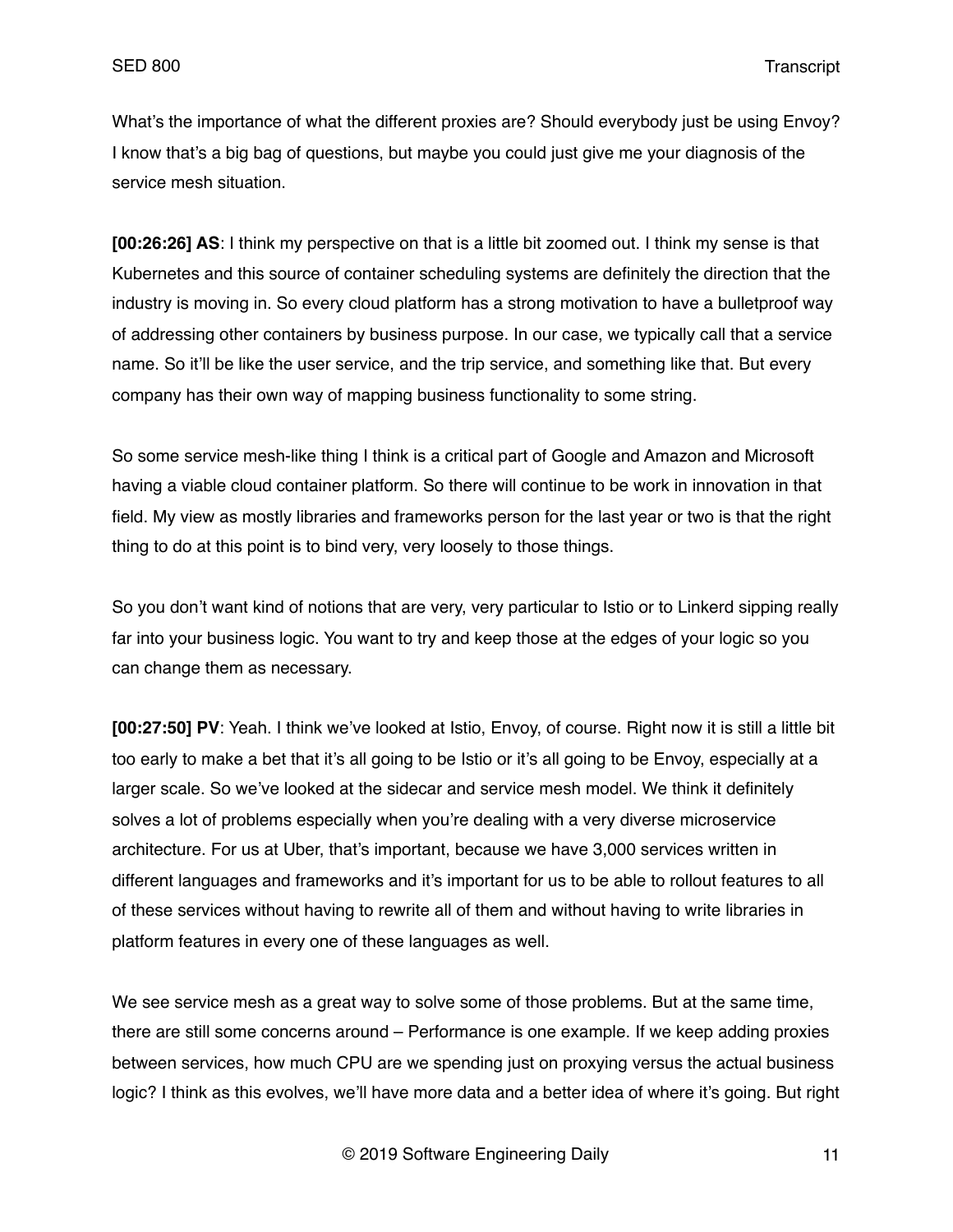now, like Achal said, we don't want to tie ourselves to any one technology, but support this model of service mesh. At the same time, keeping in mind that maybe service mesh won't solve all the problems. Maybe there are some other ways of solving these problems while still getting some of the performance benefits of peer-to-peer.

**[00:29:24] JM**: To get to what you guys do, I worked at Amazon for about 8 months and one thing that's cool about working on one of these big companies, like in Amazon or an Uber, is that you come into work and you have an email in your inbox and it's like, "Your service has been upgraded, or your service proxy has been upgraded and all you need to do is install this dependency and then now you've got access to it," and it's a very magical feeling, which comes from just having a platform engineering team and a company that is 10-years-old or older often times, or slightly younger.

I'd love to know about the process of updating the platform that engineers are working off of, because, of course, most people who are writing service logic within Uber, I assume, don't really know much about the service proxy layer. All they know is they wake up one day and their services are more reliable. So can you tell me a little bit about that deployment process and the process of rolling out new platform features to people?

**[00:30:35] AS**: Yeah. I think I would say that Uber is still quite a bit smaller and less mature than an Amazon or a Google or a Microsoft in this space, but probably the best example of this is actually the routing kind of host sidecar that Prashant and I worked on that we're talking about. It was a replacement of the previous system we used, which was written in JavaScript and was just having problems scaling to the request volume and the number of services that we had built. By 2016, it was getting pretty creaky, and that's when we staffed up this project to replace it.

I think that was one of the better upgrades and rollouts that Prashant and I have had. We ended up building something that was compatible kind of at the network layer with the previous system. We rolled it out gradually and moved tiers of traffic over to the new system. So we started with some of the least critical stuff. Then we moved on a handful of the most critical things to make sure the new system handled our most demanding users, and then moved over the remainder of the traffic.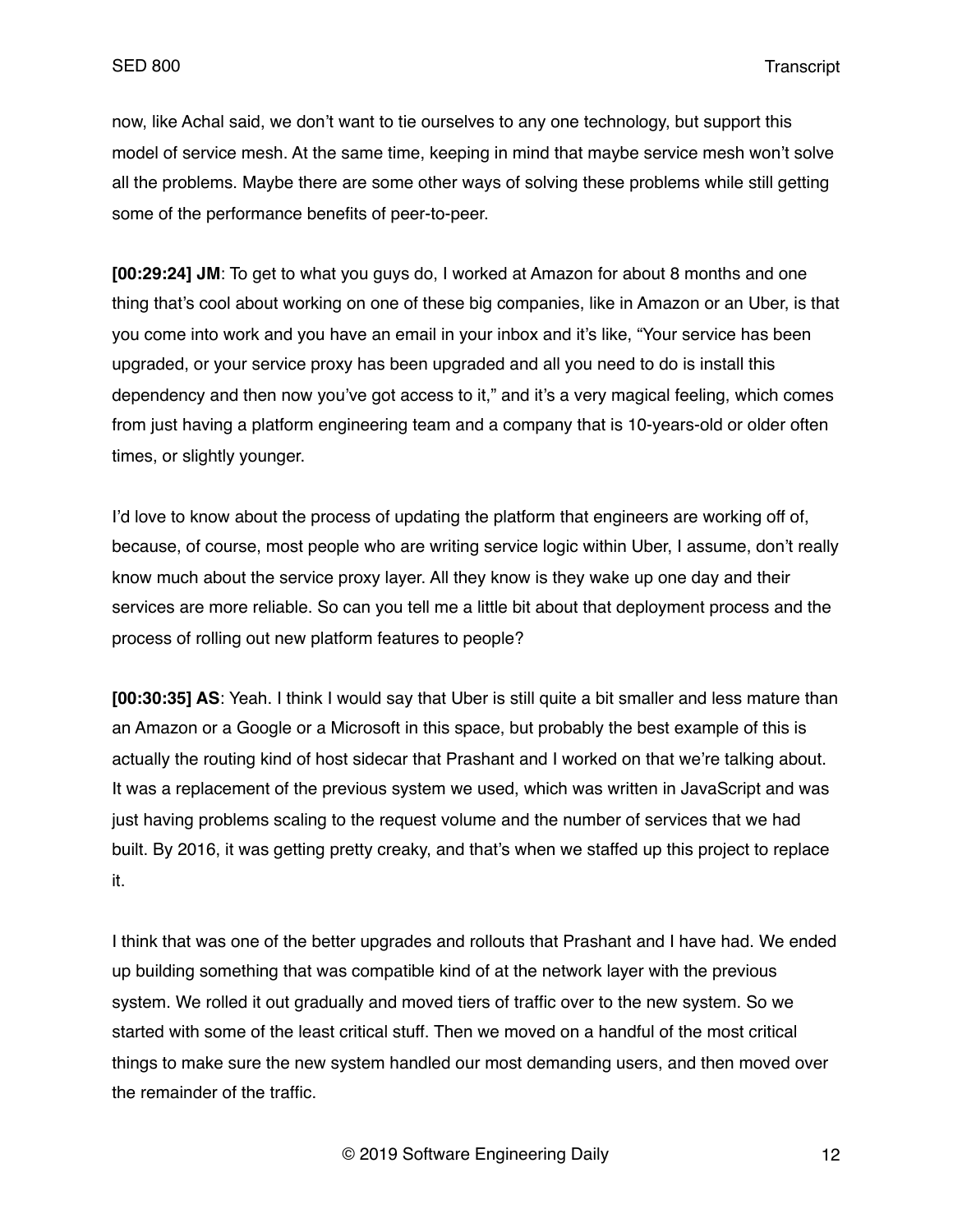For the most part, there were no code changes required and it was pretty much as you described. We send emails to people just notifying them that were moving their traffic over and that they shouldn't see any problems. In fact, they should see a pretty significant performance and reliability boost. That's more or less what happened I will say that's the ideal case. It's what we aimed for, but we don't always hit the mark there.

**[00:32:27] JM**: So I guess it's just a matter of updating the service or I guess the container that's running on the host if you're updating like a service proxy. You just get the writes to that host and then you just rollout an update and probably gradually move the traffic over to that updated service proxy.

You mentioned that you did an upgrade from a JavaScript-based proxy to the Go-based proxy. I guess it's a good time to get into Go. So could you contrast JavaScript and Go from the standpoint of building a proxying layer like that?

**[00:33:05] PV**: Yeah. So I think Go really is made for solving problems like this. It really did make it a lot easier, versus JavaScript, it was designed for the browser initially. So we ran into some interesting issues with JavaScript. So one example is back when we were deploying this JavaScript proxy, we'd have trouble with the V8 garbage collector if the heap size grew to over 1.5 gigabytes. I think there was like a threshold after which the garbage collector behavior just rapidly declined and we were just better off restarting the process. It wasn't really intended for that large scale heap size, at least back then.

JavaScript was of course single-threaded, and I don't think we had service workers or anything back then either. That also is a little bit limiting, because now any CPU bound operation you do in your thread is blocking everything else in the process. There's nothing else you can do. So we often found that the proxies typically made up of two separate kind of functionalities. One is more control. So getting control messages about service discovery, where things are running, etc. Then there's the routing.

What we found is any slowdowns in the control pieces could affect the routing just because it was single-threaded and blocking the event loop. Those kinds of issues were resolved by using

© 2019 Software Engineering Daily 13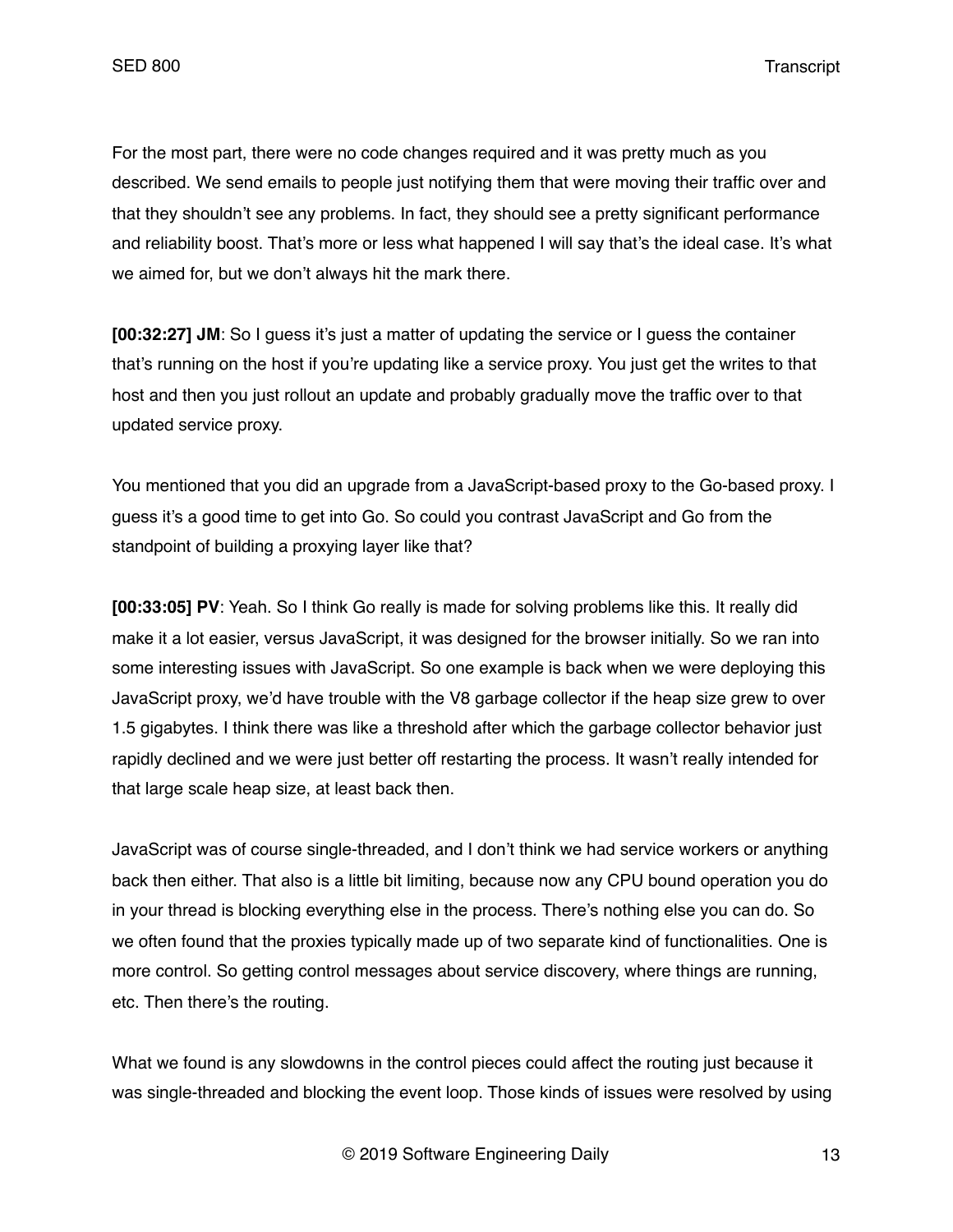Go, because Go kind of takes concurrency and parallelism as first-class concepts in the language. So that made it a lot easier to build a system where you could have a background thread that was interacting with our service discover platform. It receives updates. Maybe the update is huge, so it ends up blocking that specific thread for a while, but it doesn't affect the routing. The routing is still happening in some other threads. So there was no kind of spikes and latency when we're processing large amounts of control data.

It was probably easier to deploy Go, of course, because it's static. So it's much nicer to just build a single binary and just ship that binary to host rather than having to kind of have some sort of packaging and then distribution of the package. A little bit of additional complexity that you can avoid by doing that. In general, Go tends to be a lot more efficient for some CPU-bound operations just because it is a statically compiled language. So we did some good performance wins just by writing some of the logic in Go versus the JavaScript implementation.

**[00:35:46] AS**: Part of that also because, at least for us, performance in Go was easier to reason about and it was easier to flag performance problems in code review. There are definitely a lot of really, really expert JavaScript programmers at Uber, and they have produced some spectacularly efficient JavaScript. But it tends to be finicky and a little bit error-prone even for them. So our feeling was that as a project that was going to live on for the long-term at Uber and going to need to survive handoff between multiple engineers as people come on and off this particular project. Go was a little bit less finicky performance-wise.

**[00:36:32] JM**: Yeah. As you mentioned, you have the V8 garbage collector, which I don't think is going to be as performant. Go is garbage collector, right?

**[00:36:42] PV**: Yes. Go is garbage collected.

**[00:36:44] JM**: Okay. But Go has a little bit more – I mean, Go as a language was completely architected to be very performant from day one and to run as a backend system. So imagine the garbage collector is a little bit more tuned for this kind of thing. But in addition, you have the concurrency model. I believe the concurrency model of Node, Node.js, the JavaScript framework that you were using, is more of this event loop, where it's essentially just round-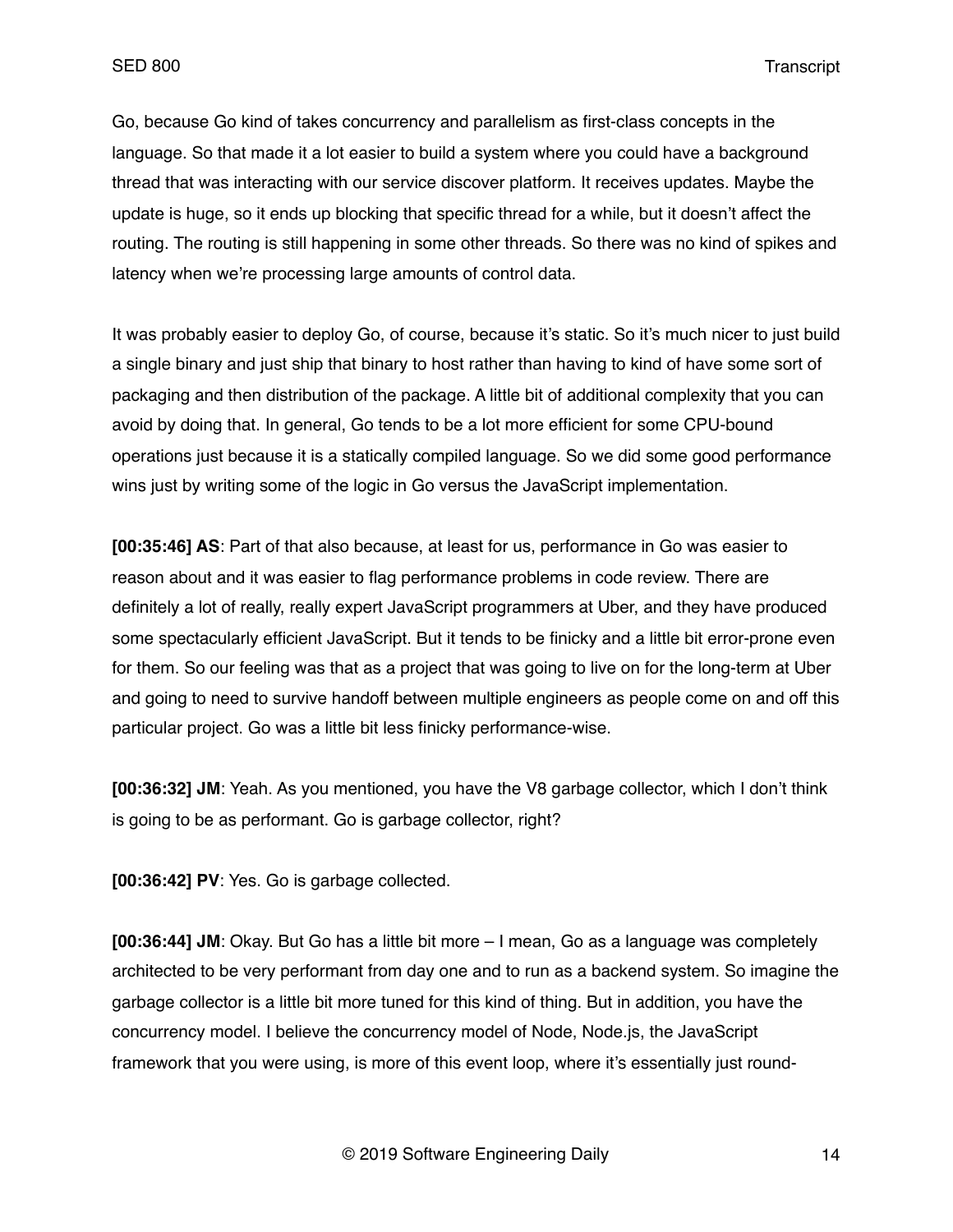robining through the different threads rather than actually having threads running concurrently. So you have like better performance out of the box from Go.

But that said, when you did deploy this Go proxy layer, eventually you wanted better performance. You want to be able to profile your Go service and have better performance. That's where some of the talks that I've seen from – I can't remember which of you gave it, but a talk that I watched about performance in Go and improving performance, which was really insightful. Maybe we could just go through the process of profiling and improving a Go program from your point of view.

**[00:37:58] PV**: Yeah, sure. I think you might be referring to a couple of the talks I've done on profiling Go. So, of course, those talks we'll get into a little bit more detail. But in general, what we really liked about Go is it's built in. Profiling is completely built into the compiler, the frameworks. So you can just hit a running process and take a live profile and find out what's using up your CPU. So it's so easy to get started.

But, of course, when you're building something extremely high-performant, like something like a proxy layer, you don't want to just build it and then profile it later on. So we took a performance first – I'd say like performance first mindset while building this. So every time we were adding any logic, we were writing benchmarks. We had a bunch of like – We know what slows down Go. Go tends to be slowed down by allocating a fair bit. So Go does give you enough control that you can write code in a way such that objects are allocated on the stack rather than on the heap. You can run the Go compiler with flags to tell you why something is on the heap. So when something is on the heap and why it's on the heap, use that to figure out whether there's a better way of riding it so it's allocated on the stack.

We wrote like integration test kind of benchmarks so that we knew end-to-end performance of proxying was some certain number of request a second or request a second per call, and we'd make sure we were watching that number closely as we were building this proxy. Because you want to know that you're not slowing down the performance overtime. You want to make sure you're maintaining that bar that you've set, and that means you need to monitor that from the get go.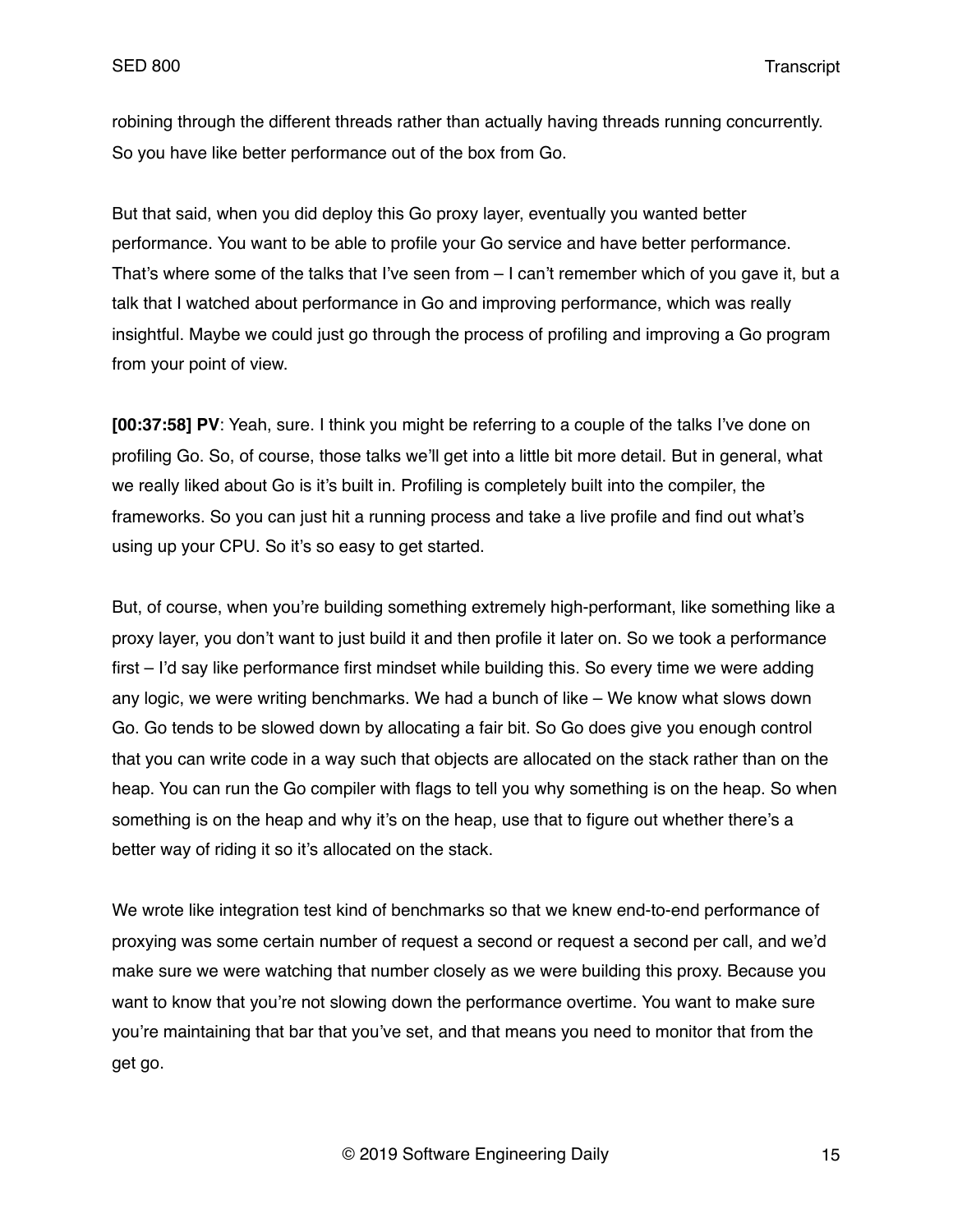So I think it's more of a mindset of caring about the performance from the beginning, then building something and then worrying about the performance, because there are a lot of design changes and API changes you need to do sometimes for performance reasons, and that gets harder to do once you've already built the system. So I think it's better to think about it from the beginning, and I think that's actually where something like Zap is a great example of a performance first kind of mindset. I'll let Achal talk about the API of Zap.

**[00:40:20] AS**: Actually, as we were building this proxy, of course, it's a piece of infrastructure software. So we're going to be running tens of thousands of instances of this thing across Uber's fleet, and we need to know if any one of those proxies is encountering problems. That usually means we use something like M3 to collect metrics, and we also need to emit logs, just regular logs that get written out to some text file and then slurped up into some log ingestion system, like Elk, or Loggly, or Papertrail or whatever.

As we started to add some metrics and some logs to this proxy, all of a sudden all of our performance benchmark started failing. We looked into it and it's basically because all of these logging libraries were allocating a tremendous number of small objects on the heap. So we looked at our needs and started designing a logging API with the sole purpose of remaining fast and keeping data off the heap. What came out of that is Zap. It's Uber's most popular open source Go code, at least as far as I know, measured by GitHub stars at least. I think the primary insight there is that, like many places, we log in JSON now and that it's possible to write JSON without constantly emitting or constantly allocating maps and pointers.

**[00:41:58] PV**: One other thing we did do while building out this proxy and other Go infrastructure, the profiling tools that were built in were great, but sometimes they're a little bit hard to digest the output. So we also built some tools to make it a little bit easier to understand what exactly the profiling data was telling us. So that's where Go Torch, which is a tool that takes the profiling data and visualize it as a flame graph, we built that to better understand this data. That's actually been so popular now that the Go team has built this into pprof. So now it can natively emit flame graphs, which are much easier to visualize and understand than the profiling output that was present earlier.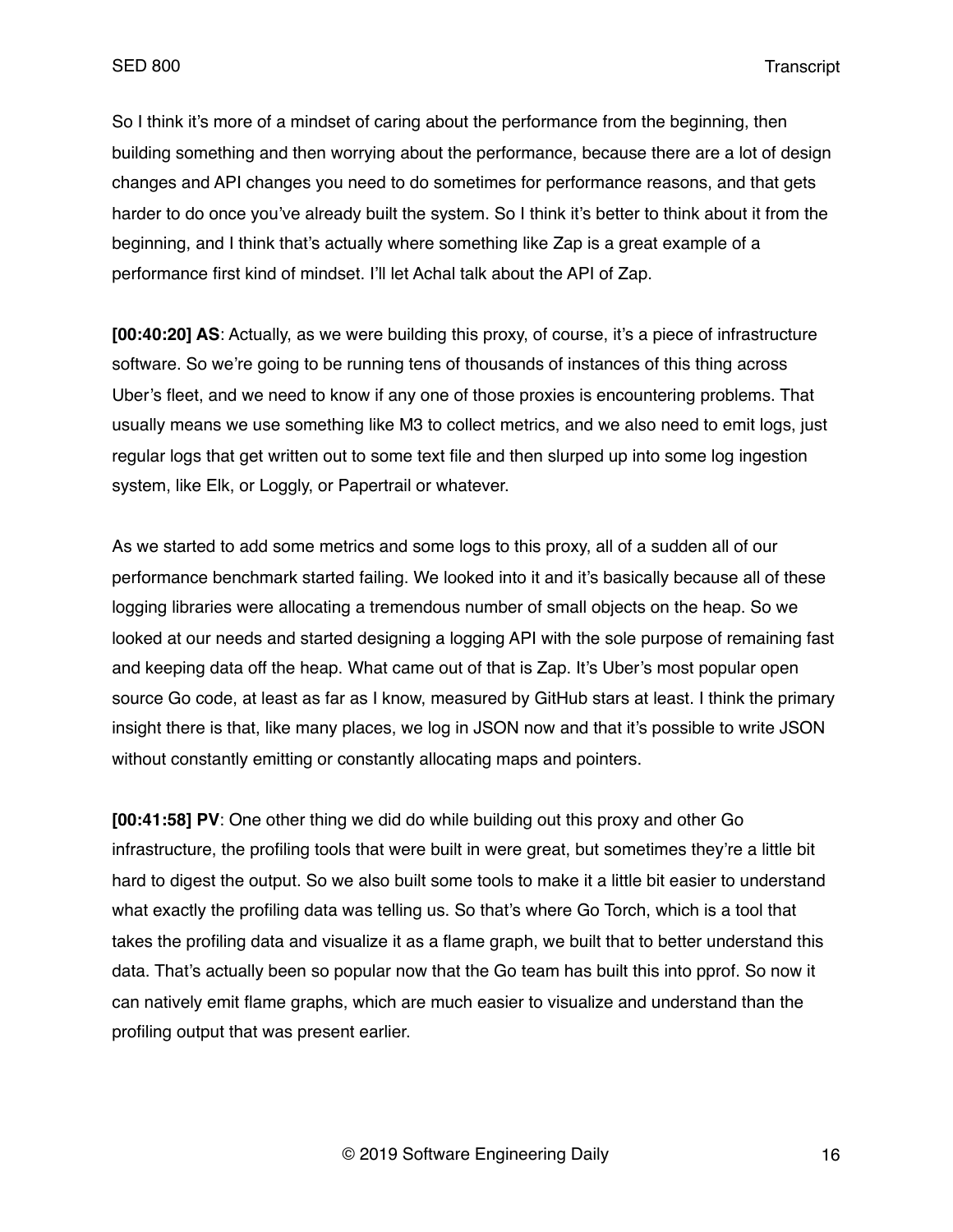**[00:42:47] JM**: Flame graphs are useful because they give you kind of a trace of how different services are being called and how long those different services are spending in sub-calls, right?

**[00:43:02] AS**: I think you could use a flame graph for that. In this particular context, we're not talking about benchmarking calls between services. What we mean more is within a single Go program, if I'm looking at the stats coming out of this proxy and I notice that yesterday was using a 10<sup>th</sup> of a CPU, and today it's using half a CPU and I want to know why. What I would do is I would make a request or start running some traffic through the proxy, and I'd use this flame graphing tool, which will tell me how long the program is spending in each function call. If I compared that with the flame graph from the day before, maybe I would be able to notice that, for example, some logging function went from being super cheap yesterday to suddenly being really expensive, and then I can track down the changes that we've made in the logging library and figure out where we introduce this performance regression.

**[00:44:04] JM**: Understood. In that talk, there was one part where you spoke about having to look at assembly code to optimize it. When would a Go programmer need to look at assembly code for the purposes of optimization?

**[00:44:20] PV**: Yeah. So I love deep diving into everything that's running in my process. So there are time when I'll often even dig into the assembly. The Go profiling tools make it extremely easy to do that as well. You can ask it to print out a function and you see, "Oh! There's a line of code there that's using up more time than I would expect."

Of course, a line of code actually could be one, could be 10, could even be more than that in terms of instructions. Sometimes it's nice to look at the instructions to get a better understanding of why that line of code is slow. So that's when I'll tend to dig in. But at the same time, it isn't something I would recommend that most people do. It doesn't really give you a huge benefit to the amount of kind of complexity and cost of understanding what's going on.

So I always tell people, "If you care about nanoseconds, then maybe looking at the assembly is a good idea and you might find some wins. If we're talking about milliseconds, then no, it's definitely not worth it." So I I'll only ever dig in if it's something that's run millions of times in a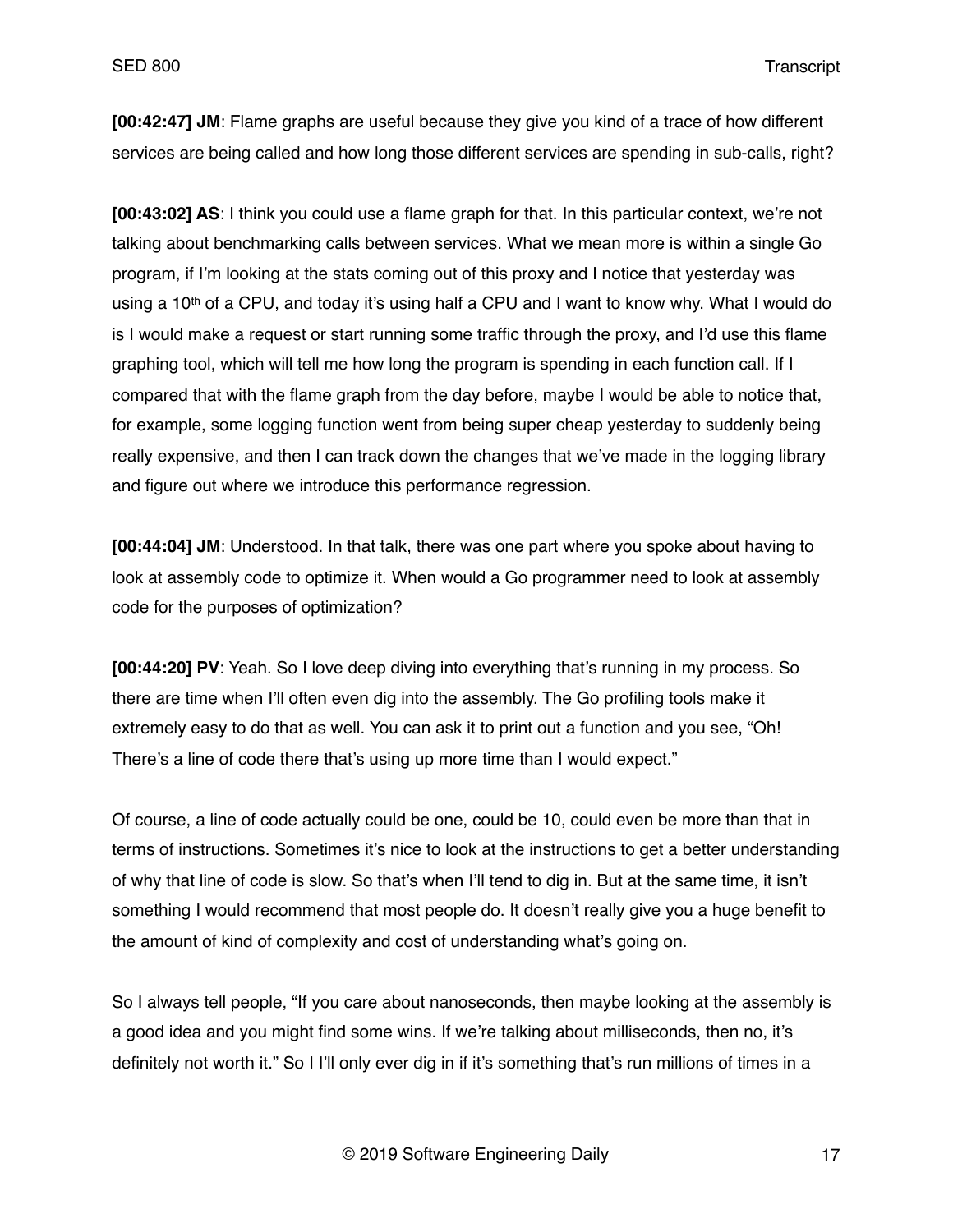second and it's actually worth optimizing, then I'd say, "Yeah, it's worth looking at the assembly and understanding what's happening."

**[00:45:41] AS**: I'll also say that despite reading a lot of assembly in writing this proxy, we never stooped to the level of writing Go assembly, which you can also do, but is rarely a good idea.

**[00:45:55] JM**: When you modify Go assembly, does that mean like you're modifying it for every single instruction or do you like make a custom instruction with like fewer assembly lines?

**[00:46:05] AS**: So the assembly we're talking about is actually like a platform independent assembly that's part of the Go compiler tool chain.

**[00:46:12] JM**: Oh, okay.

**[00:46:12] AS**: So what you can do if you chose is you can implement a function in assembly instead of implementing it in Go. So it's not like we're patching like the X86 assembly that the Go compiler producer. It's basically a choice you make when you write the code. You can write it in Go, or you can write the function in assembly.

**[00:46:36] JM**: Is that like a bytecode language? I don't know too much about the compilation path of Go.

**[00:46:42] AS**: It's kind of similar to a bytecode language, but it is a little bit lower level than that. So it does look a lot closer to something like X86 or ARM assembly, but it tries to be platform independent in terms of you're not dealing with the physical registers on the hardware, but they have some virtual register idea, virtual program counter and so on. They have a couple of instructions, which might actually map to one or two real instructions on a specific platform.

Basically, there are some cases where you need to write Go assembly, especially when you're writing the Go compiler and the Go platform itself, and they wanted to avoid having too much platform-specific assembly. So that's where it ties in, especially when it's like switching stacks, when it's switching what function is running on a single physical thread when it's switching Go routines. There are some cases where you need to dig a little bit lower level than what the Go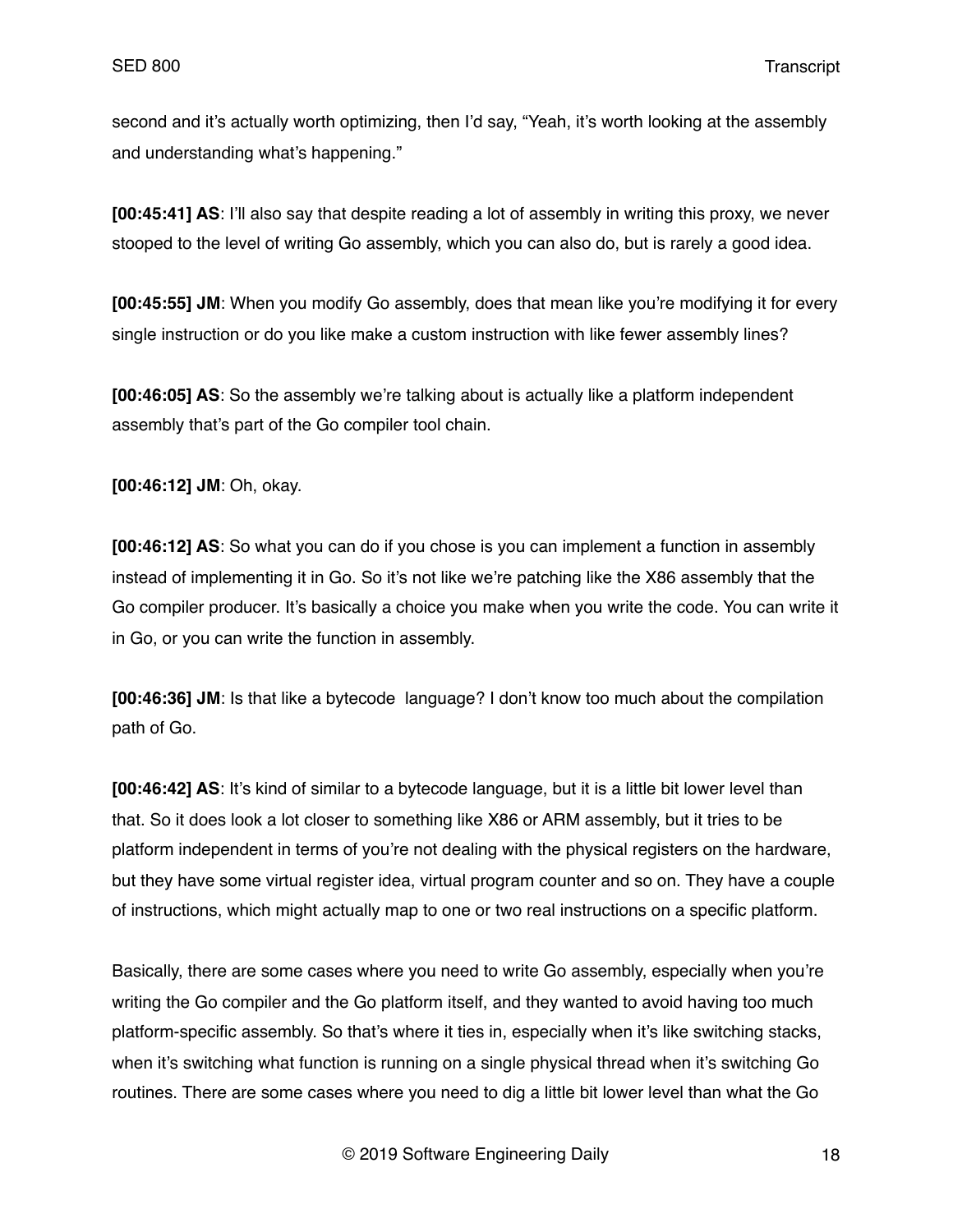compiler, like what the Go language will let you do. That's where the Go assembly comes in handy. So it's still platform-agnostic, but you get to get a little bit lower level than what's –

**[00:47:48] JM**: So it sounds like the Go assembly language, is it like the last step before Go code is turned into a binary?

**[00:48:00] AS**: I can give you a high-level overview of how the build tool chain typically works in Go. I think for this particular explanation, it's easiest to use like C++ as a reference point. So I know not everyone is familiar with C or C++, but typically what you do to build a Go program is you type Go build, and that's a little bit like a standardize built-in make file that understands how Go projects are structured and how to tie together all the pieces of your project into a single platform specific kind of native binary.

So what Go build does is it uses a bunch of conventions that are built into the Go programming language to run like a C or C++ style compiler and linker under the hood. What those things dump out is a native binary. What that means is that it's specific to the platform and the process or architecture that it's going to run on, and that you can just copy that thing to a machine and run it. This is in contrast to a language like Python, or Node, where typically there's a Python interpreter or like nodes V8 runtime, and you have to copy the runtime to the target machine and all of your source code and then interpret the source code where it's going to run.

Does that make sense?

**[00:49:38] JM**: Yeah, it does.

**[00:49:40] AS**: So the assembly is one of the inputs into Go build. There's a convention of how you lay the files at and you can have a mix of Go files and a mix of assembly files, and the standard Go compiler tool chain knows how to knit those things together in the right way.

## [SPONSOR MESSAGE]

**[00:50:07] JM**: When I'm building a new product, G2i is the company that I call on to help me find a developer who can build the first version of my product. G2i is a hiring platform run by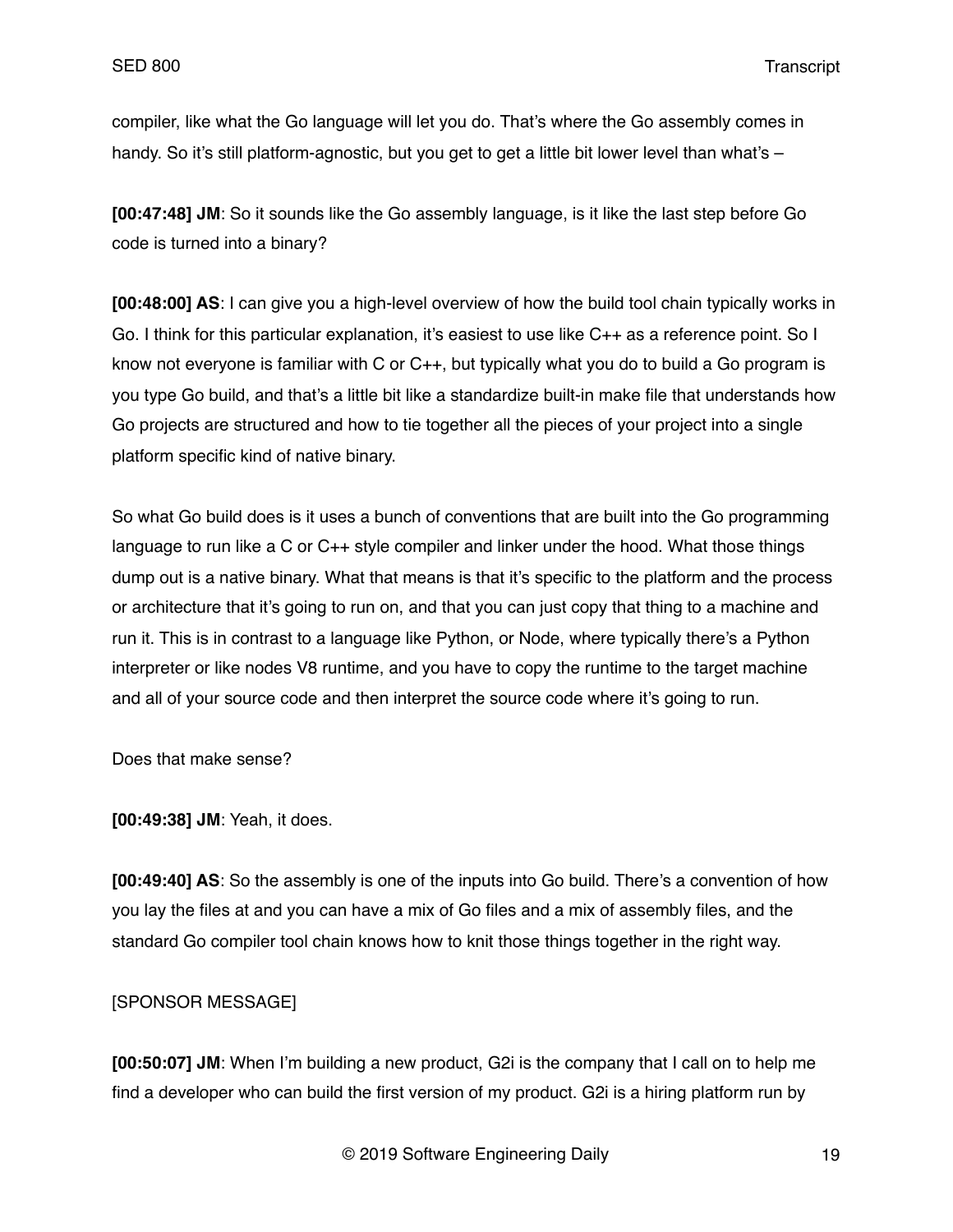engineers that matches you with React, React Native, GraphQL and Mobile engineers who you can trust. Whether you are a new company building your first product, like me, or an established company that wants additional engineering help, G2i has the talent that you need to accomplish your goals. Go to softwareengineeringdaily.com/g2i to learn more about that G2i has to offer.

We've also done several shows with the people who run G2i, Gabe Greenberg and the rest of his team. These are engineers who know about the React ecosystem, about the Mobile ecosystem, about GraphQL, React Native. They know their stuff and they run a great organization. In my personal experience, G2i has linked me up with experienced engineers that can fit my budget, and the G2i staff are friendly and easy to work with. They know how product development works. They can help you find the perfect engineer for your stack and you can go to softwareengineeringdaily.com/g2i to learn more about G2i.

Thank you to G2i for being a great supporter of Software Engineering Daily, both as listeners and also as people who have contributed code that have helped me out in my projects. So if you want to get some additional help for your engineering projects, go to softwareengineeringdaily.com/g2i.

# [INTERVIEW CONTINUED]

**[00:51:59] JM**: Question about performance. There are some kinds of performance issues that only arise at the statistical tails. So things that can happen somewhat infrequently, but when they happen, they can be quite problematic. Could you describe the phenomenon of tail latency and how you've experienced it within Uber?

**[00:52:20] PV**: Yeah, we tend to monitor almost exclusively for tail latency for some of our infrastructure components like our proxy, because like you said, I mean, the P50 is not as relevant as the P99, especially when you're doing a huge number of request. The P99 will end up affecting like 60% of request just because of how many hops through the proxy a single user request can make.

**[00:52:45] JM**: Could you define those terms, P50 and P99? Some listeners may not –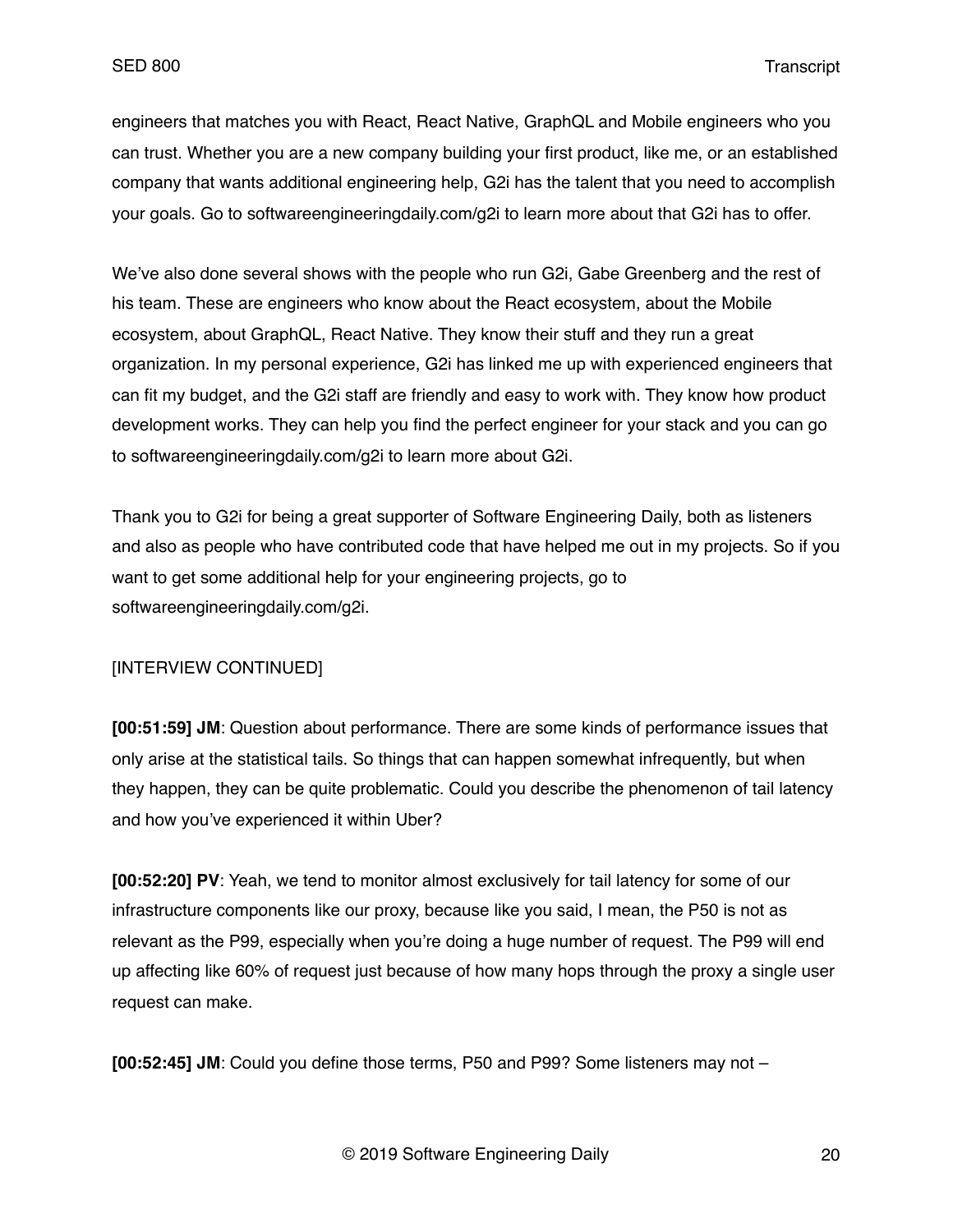**[00:52:48] PV**: Yeah. Of course. Yup! So while measuring our latencies, we tend to focus on not the median, which is the P50 or the 50<sup>th</sup> percentile, but rather than P99 or even higher, which is what the 99 percentile of the slowest request – Actually, I'll let Achal explain this. This is his [inaudible 00:53:08].

**[00:53:09] AS**: No. I was just going to say, so the P50 or the median, if you take all of the latencies and you sort them, it's the one in the middle. So 50% of requests are faster than that and 50% are slower. Then if people talk about a P99 or a P99.9, that's just picking something that's closer to the max of all the latencies. So the P99 means that 99% of things are slower and 1% are faster.

The P99.9 is the same thing, but even closer to the max. Then if you're being super, super picky, you measure the max. So for our infrastructure things, like we tend to focus on throughput per CPU core. So like how many request can I proxy in one second given one CPU core? Then some number close to the max for latency.

So for our service proxy, we might say I must be able to proxy 10,000 requests per second per core, and the overhead that the proxy introduces should be less than one millisecond at the P99 or the P99.9.

**[00:54:24] JM**: Understood. So what implications does that have for an engineer that's trying to discover and iron out tail latencies?

**[00:54:34] AS**: I think for us in Go in particular, that means the usual stuff if you're doing performance sensitive engineering, so it's being a little bit picky about data structures and algorithms. But the part of it that ended up getting really nitpicky is basically being extremely careful about when you let data escape to the heap and when you keep it on the stack. So that's where we ended up using Go Torch all the time. That's when we ended up looking at assembly all the time, and that's where we ended up writing libraries like Zap, whose purpose is basically to keep values on the stack and avoid heap allocations, which tend to be pretty expensive.

**[00:55:15] JM**: As we begin to wrap up, I think the topic I'd like to get both of your reflections on is this subject of writing performant platform engineering tools. I think this is a growing area in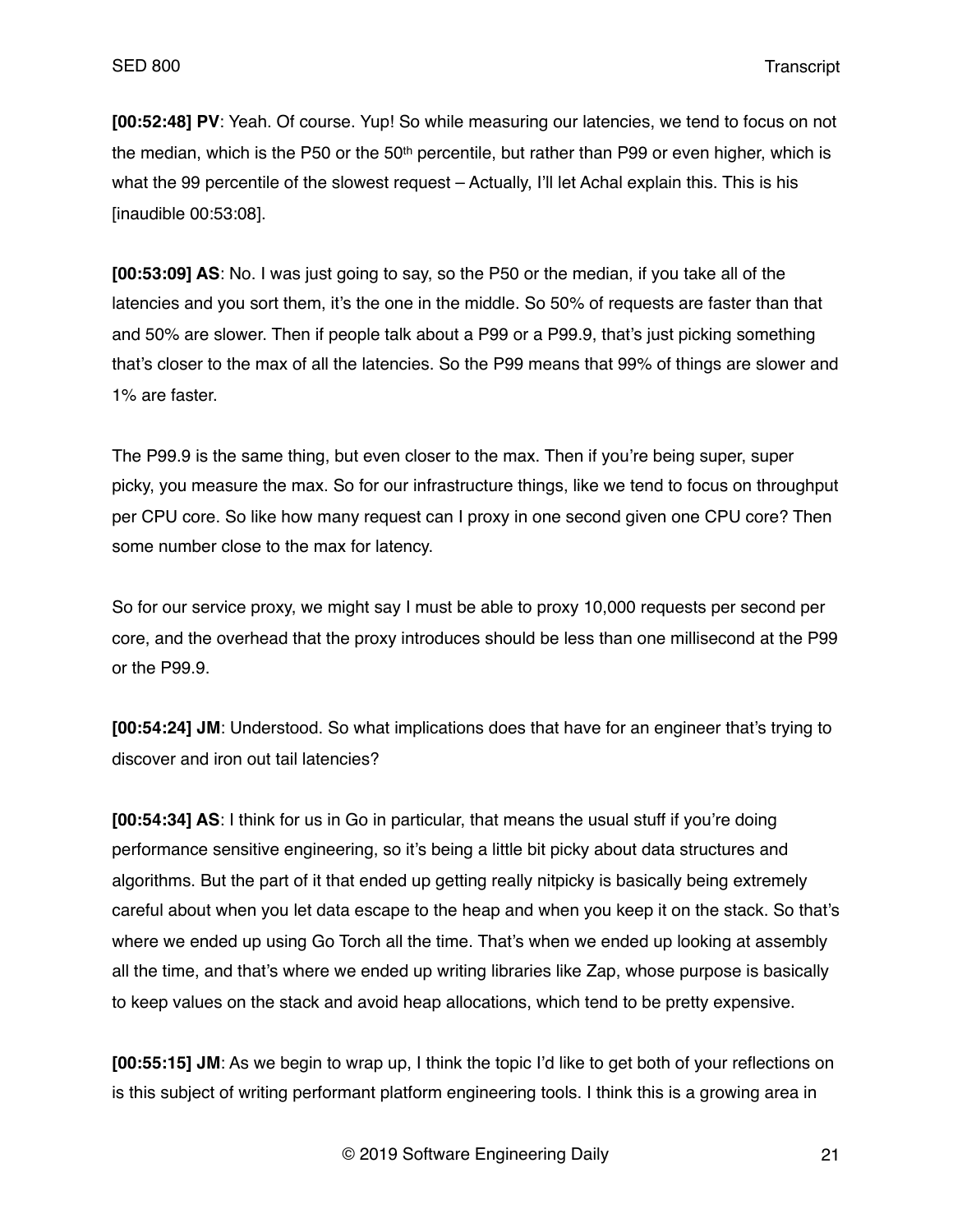the industry. I think more and more companies are adapting some kind of platform engineering. So I'd love to just close by getting each of your individual pieces of wisdom on writing performant engineering tools.

**[00:55:46] AS**: I think that's a great question, and as infrastructure people, I know Rob who you talked to before would absolutely agree with this. Performance is a feature of infrastructure and it's an important feature. For us, at Uber, because of the language choices that we've made throughout the rest of our stack, we tend to do a lot of our more performance-sensitive infrastructury work in Go. That's because the build and deployment and management tools for Go are mature here.

Any gains we make in core libraries, the benefits then bubble up to all of the business layer services that are also written in Go. I think there's a ton of really interesting work going on in other languages. So C++ is still evolving rapidly. Rust is coming up really quickly. They're somewhat more esoteric languages, like Pony, or Crystal that I think are really interesting too. I try to restrain my interest in those things to my off hours and not inflict my crystal interest on Prashant during work hours.

**[00:56:52] PV**: I think Uber in general, and I'm sure any large high-scale kind of company will end up realizing how important performance is at all layers of the business. So to really provide a good user experience, you have to be thinking about performance. You have to think about what is the latency of this user interaction. That ends up pushing requirements all the way throughout the stack to make sure that you can respond to these requests quickly.

But a microservice architecture, you may have anywhere between 10 and 50 calls that happen for a single user request. For each of those 10 calls, they all need to do some common things. They might be serialization, logging, RPCs, security. So all of these need to happen very, very quickly to really respond to that user request in a reasonable amount of time. So you end up pushing up pretty high performance requirements for all of your services, but especially the common libraries that are used throughout all of these services. That's where I think the platforms do have to be really efficient. You don't want to spend all of your time serializing JSON when you have real business logic to do as well, and you don't want to have delay the user request by half a second, because you spent too much time serializing.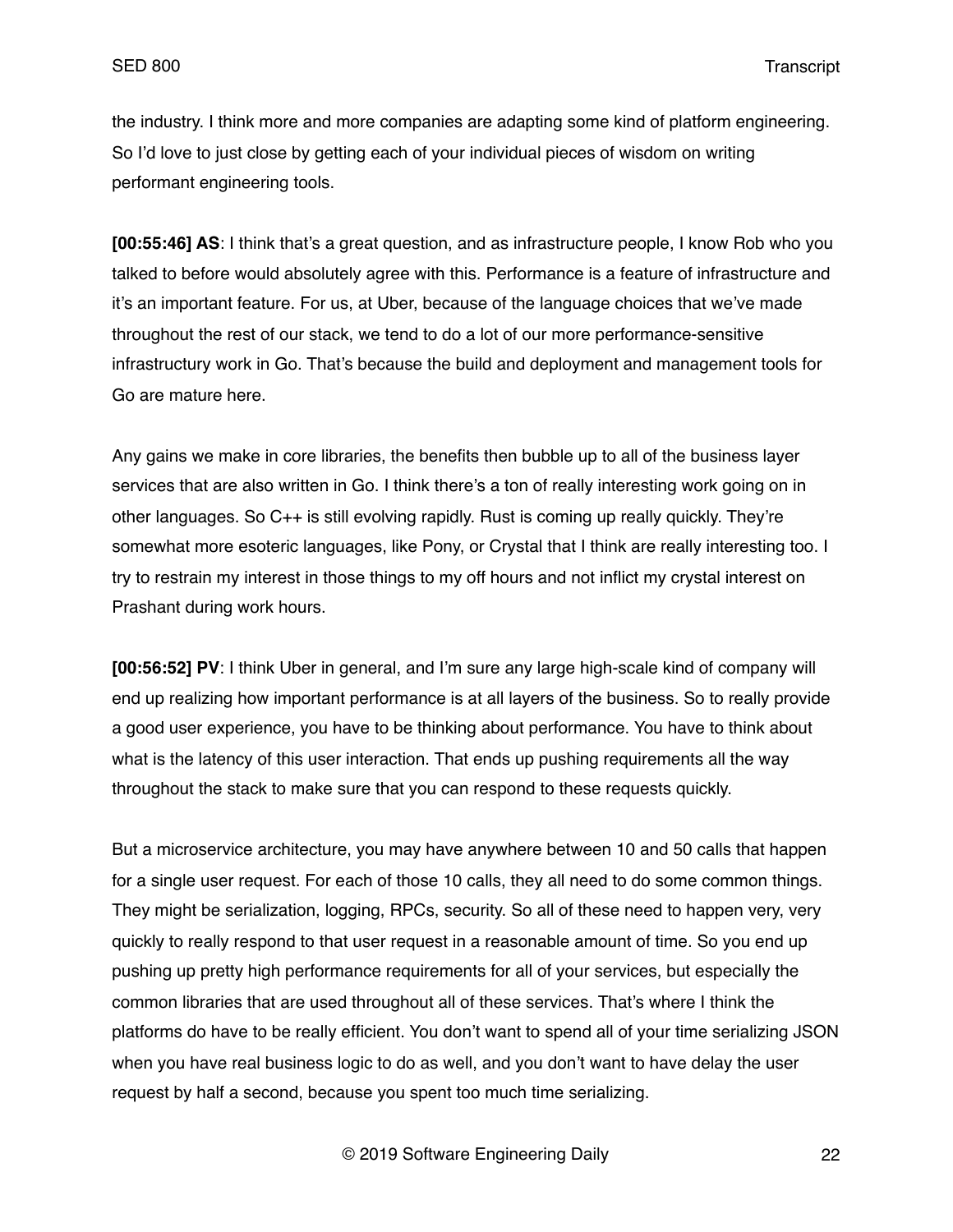One thing we're focusing on here at Uber is distributed tracing. So Uber has open sourced Jaeger, which is our distributed tracing platform, but what Jaeger does solve is telling us where time is being spent in this microservice architecture. So that way you can at least – You know where to focus on and what services to look at to understand why performance is slow or what's happening.

I think Jaeger and the service mesh, which provides latency numbers into every single hub, these kind of platforms, they are all there to provide the introspection to what's happening. They have to give you the metrics to figure out, "Are my requests slow? If they are slow, where is the time being spent? Which service?" Then once you get to a service, "Why is this service slow?" There's a whole range of different problems there, and I think there are different ways of solving each of those problems, but you do need to look at all of these different areas to really build a performant user experience.

**[00:59:26] AS**: I just wanted to talk on one thing that I think we would be remised to not mention, which is that in the particular parts of infrastructure that Prashant and I work on, we solve all of these problems in Go. But we have a whole set of compatriots who build a bunch of mission-critical infrastructure in Java and they have all the same problems and they have tackled basically the same set of issues with very similar approaches. So I don't want to leave you with the impression that literally everything at Uber is written in Go.

**[00:59:57] JM**: All right. Well, thanks for the clarification. Prashant and Achal, guys, thanks for coming on Software Engineering Daily. It's been really fun talking to you.

**[01:00:04] AS**: Thanks, Jeff. We appreciate you having us on.

**[01:00:06] PV**: Thanks, Jeff. It was great talking to you.

## [END OF INTERVIEW]

**[01:00:11] JM**: This podcast is brought to you by wix.com. Build your website quickly with Wix. Wix code unites design features with advanced code capabilities, so you can build data-driven